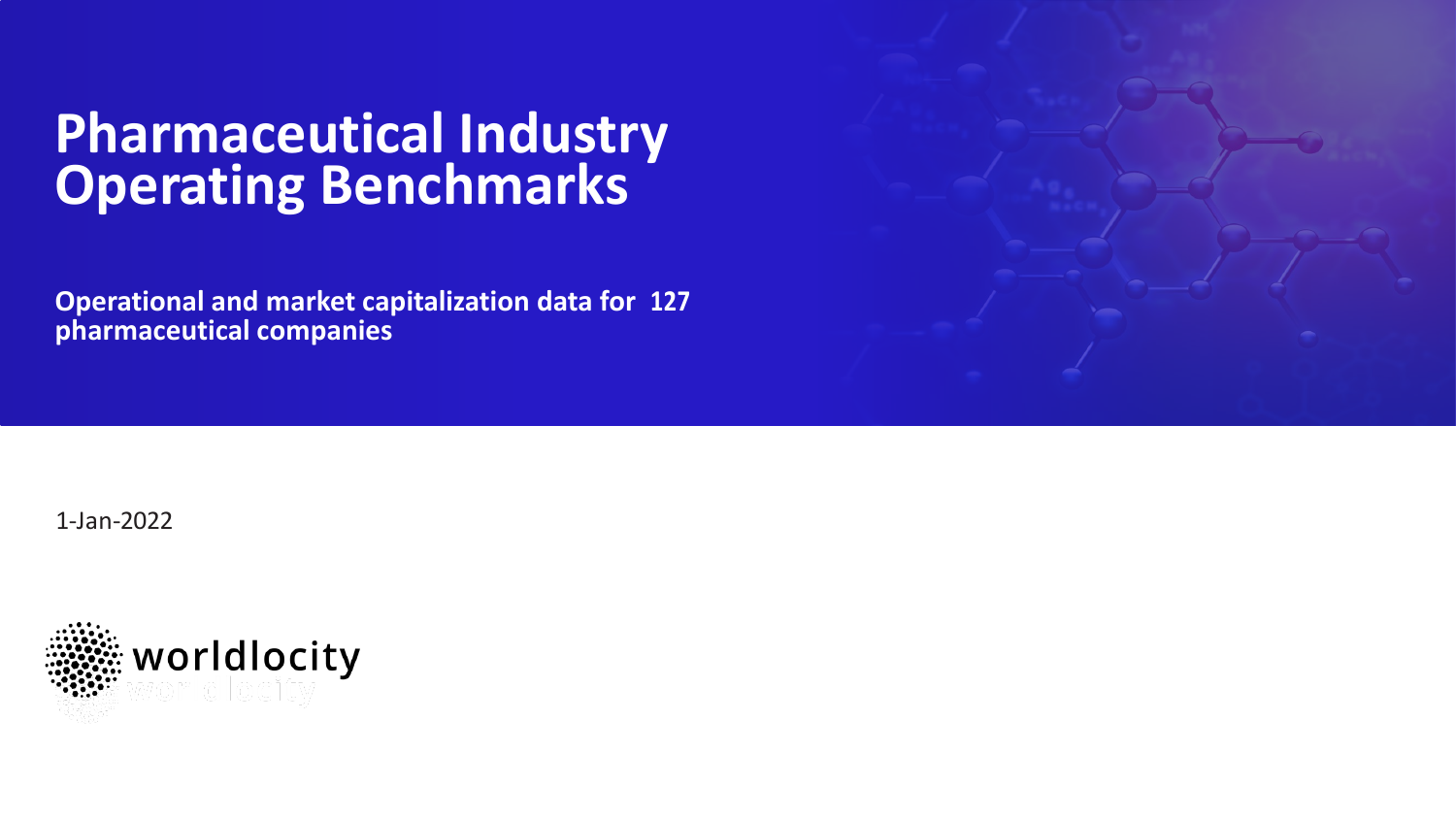## Version



 $\frac{1}{2}$  worldlocity 2

| <b>VERSION</b> | <b>NOTES</b>                                                                                                                |
|----------------|-----------------------------------------------------------------------------------------------------------------------------|
| $2021 - 1.1$   | Initial version, dated 04.01.21                                                                                             |
| $2021 - 2.1$   | Updated financial and market cap data for 06.25.21. Removed companies that<br>merged or were taken private.                 |
| 2021-3.1       | Updated financial and market cap data for 11.30.21. Removed companies that<br>merged or were taken private.                 |
| $2022 - 1.1$   | Updated financial and market cap data for 01.01.22. Added companies and removed those<br>that merged or were taken private. |

Versioning convention: This document is versioned as follows: YYYY.N.n, where YYYY is the year, N is the major release number, and n is the minor release number. A major release includes one or more of the following: the number of companies changes; reports and analyses change; financial and market cap information are updated, and a new date is attached to the report. A minor fixes errors, including data errors, formatting errors, and inconsistencies.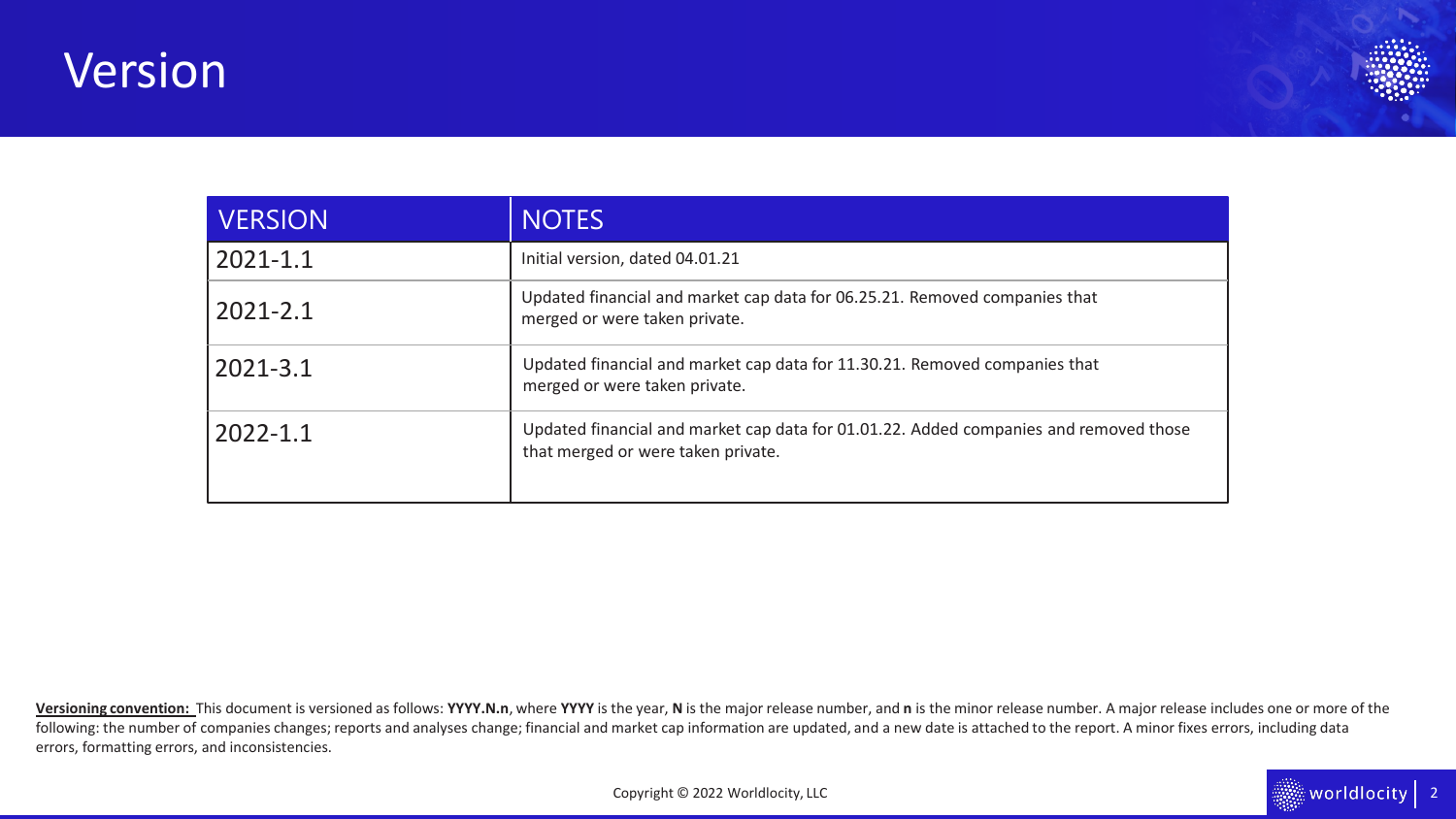### **Contents**





Copyright © 2022 Worldlocity, LLC

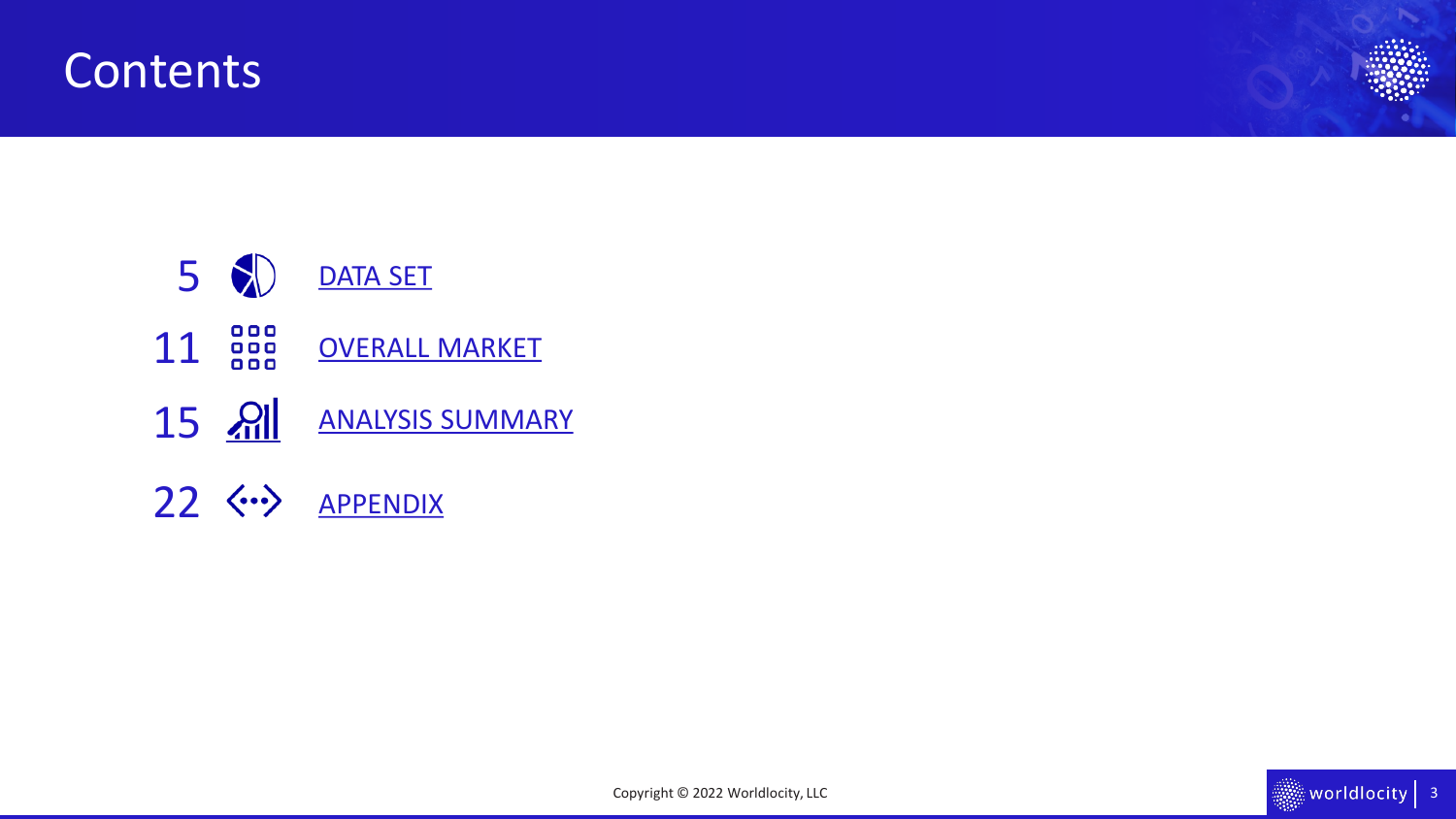## 2022 Pharmaceutical Industry Report: Key Takeaways



- The Pharmaceutical industry 3-year CAGR is  $8.2\%$  (overall dollars growth). The average company 3-year CAGR is  $19.0\%$ .
- The average Pharmaceutical company has gross margins of  $62.6\%$ , invests 29.3% of revenue in selling, general, and administrative expense, 17.1% in research and development, and generates 15.4% operating margin, 20.7% EBITDA margin,  $8.4\%$  free cash flow, and  $9.9\%$  return on invested capital.
- The Pharmaceutical company average inventory turns is 2.4. The median is 1.9. The difference between the average and the median indicates a few outliers raise the average. The median is more in line with the industry operational structure.
- The average Pharmaceutical company has 36.4% PP&E, and 77.2% in goodwill, and intangibles, all as a percentage of revenue. Goodwill and intangibles are a proxy for mergers and acquisitions; based on this measure, Pharmaceutical is among the highest industries in mergers and acquisitions. This is also an indication of the Pharmaceutical industry as an industry with high IP content.
- As expected, Pharmaceutical companies that lead in operating profit, net profit, cash flow, and return on investment (ROA, ROIC, economic profit) are also leaders in market cap multiple.
- Pharmaceutical companies with higher inventory turns tend to have significantly lower market cap multiples than companies with lower inventory turns. This is an indication that inventory turns is a poor indicator of company market performance. (Note: controlling for gross margin yields the same conclusion).
- Pharmaceutical companies with higher IP content in their products invest more in R&D, have higher gross margins, and significantly higher market cap multiples. There is a symbiotic relationship between gross margin and R&D investment: higher R&D investment leads to more differentiated products and higher gross margins; on the other hand, differentiated products create higher gross margins, which allows for higher R&D investment.
- Historical analysis (using aggregate data and ratios) indicates the operational structure is essentially the same as it was a decade ago. This includes similar gross margins, operating margins, asset intensity, inventory turns, and cash flows. This indicates the industry has a certain physical setpoint and that there are individual winners and losers around that setpoint, but that the overall industry is not operationally performing better than it was a decade ago.
- Individual operational measures are poor statistical predictors of market cap multiple. Quartile analysis was performed to contrast the operational characteristics of market cap multiple leaders with others.
- Market cap multiple leaders have cap multiples that are 2.4X average and 12.3X laggards. Leaders have significantly higher gross margins, invest significantly more in R&D, and generate significantly higher operating margins, cash flow, and return on investment (ROA, ROIC, and economic profit).
- From a supply chain management perspective, data in this report supports the thesis that market leaders run their supply chains with more of a profit center mentality than a cost center mentality, which has historically been the case. This further suggests supply chain management has evolved to a sophisticated multivariate decision science, rather than a unidimensional cost management function.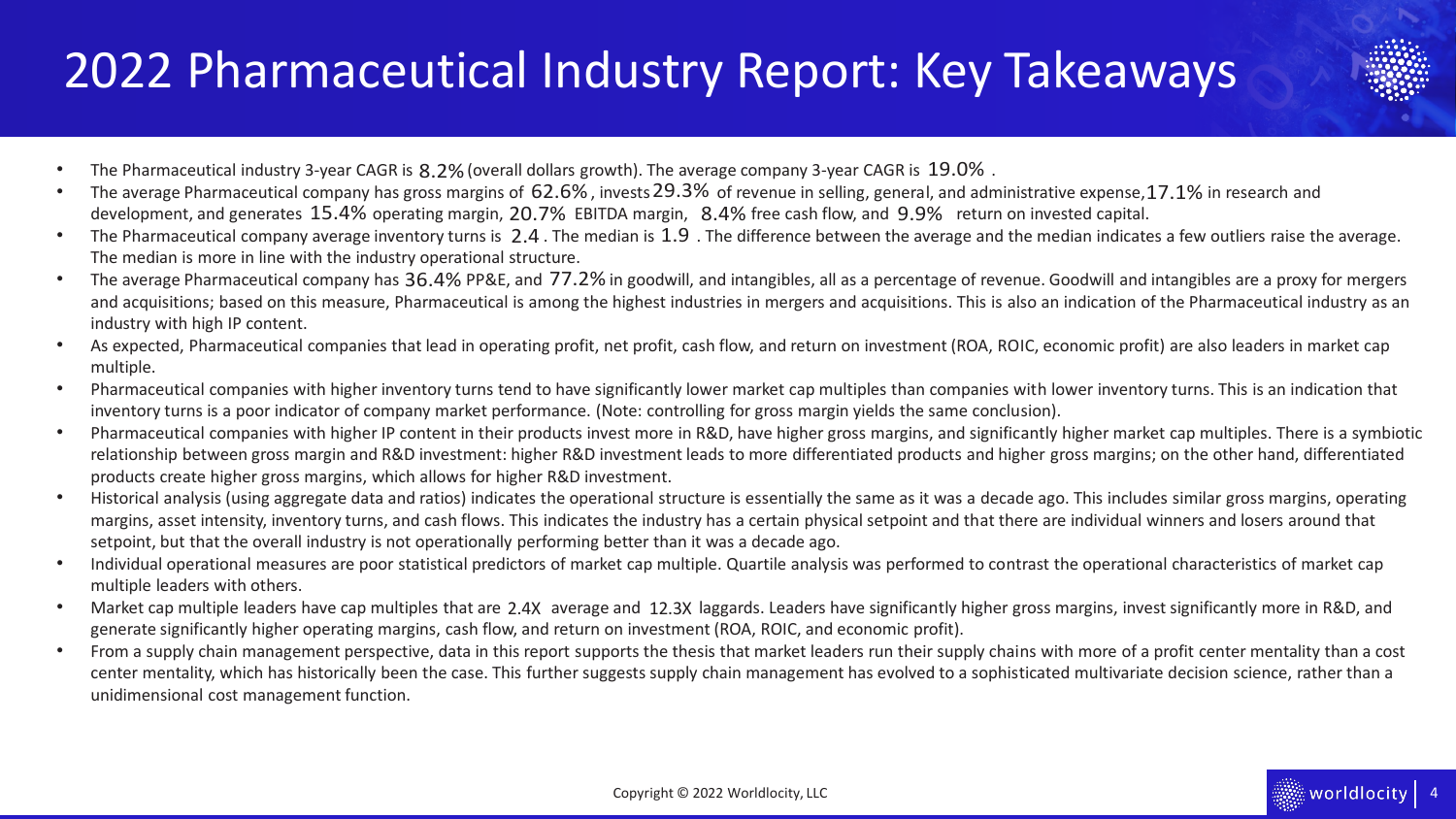# <span id="page-4-0"></span>Data Set

Information on the companies and the data set used in the analysis.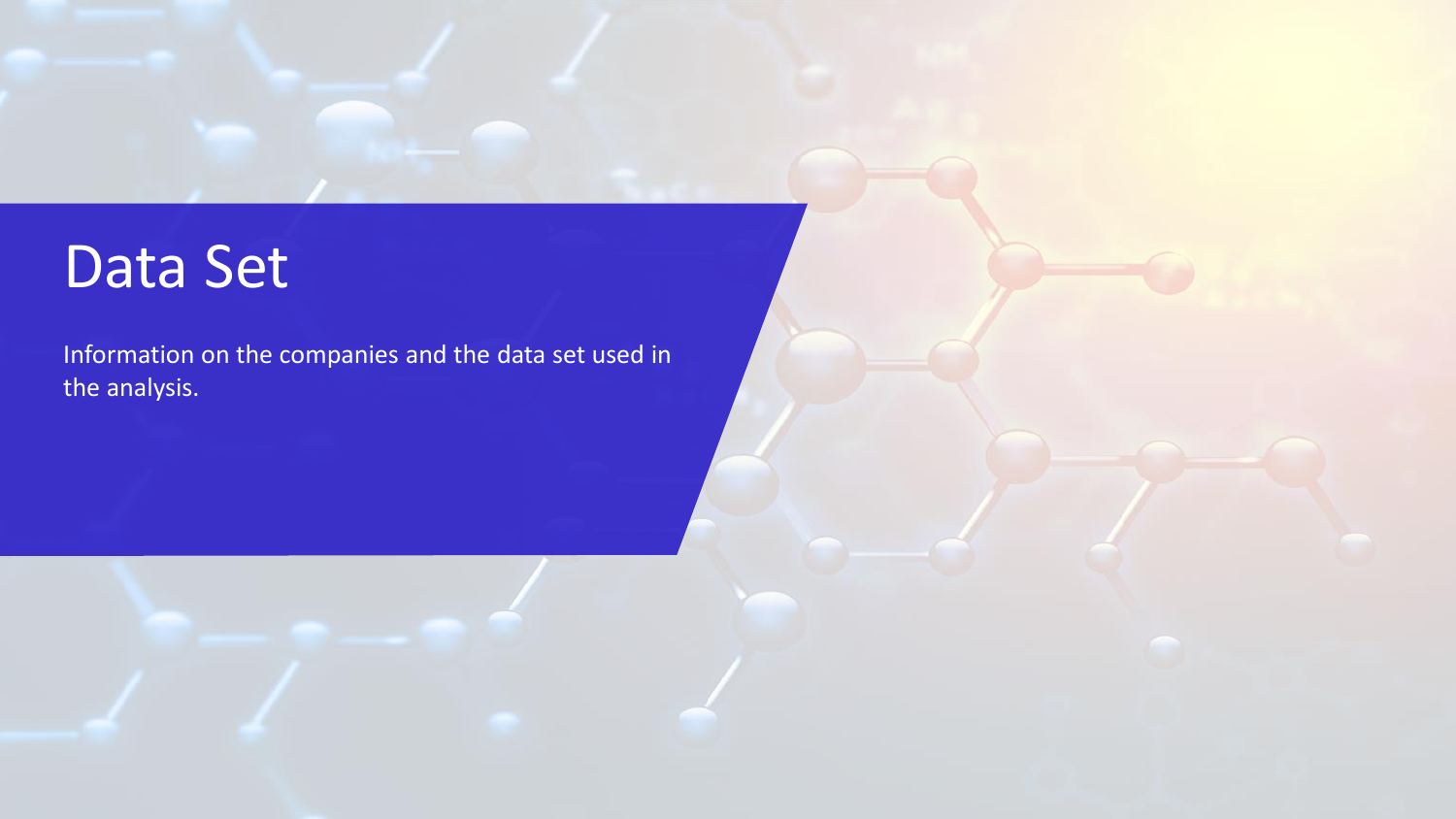## Data Set





### COMPANIES The data set includes 127

publicly-traded Pharmaceutical companies.





### REVENUE

Aggregate revenue for companies in the data set is  $$1.1$  trillion for the latest reporting fiscal year as of the date on the cover of this report. The data set includes 127<br>
sublicly-traded Pharmaceutical<br>
Sompanies.<br> **127**<br>
REVENUE<br>
Regregate revenue for companies in<br>
the data set is \$1.1 trillion for the<br>
date on the cover of this report.<br> **127**<br>
MARKET CAPITALIZAT



### MARKET CAPITALIZATION

Aggregate market cap for companies in the data set is  $$4.4$  trillion as of date on the cover of this report.



#### Notes:

- 1. Unless otherwise noted, all company financial data are based on trailing twelve months results as of the date on the cover of this report.
- 2. All market capitalizations are as of the date on the cover of this report.
- 

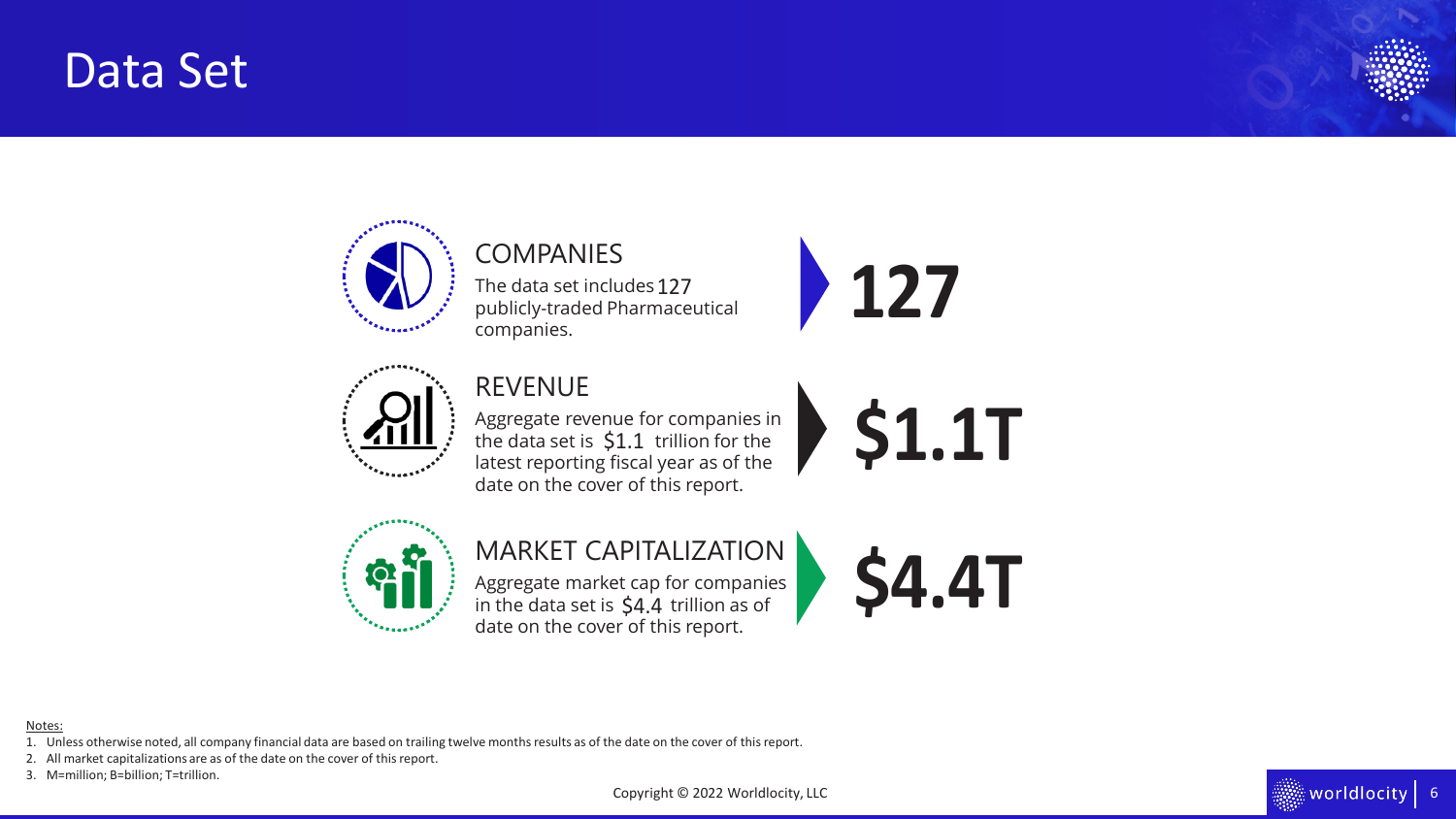

Boiron SA Genomma Lab Internacion Kaken Pharmaceutical Co Orion Ovi Sihuan Pharmaceutical H Vertex Pharmaceuticals

AbbVie Inc Santistol-Myers Squibb Co Genus PLC Kissei Pharmaceutical C Otsuka Holdings Co Ltd Sino Biopharmaceutical Vetoquinol SA Bausch Health Companies Dr Reddy's Laboratories Incyte Corp Moderna Inc Sage Therapeutics Inc Tilray Brands Inc Biogen Inc Fill Lilly and Co Ionis Pharmaceuticals I Nippon Shinyaku Co Ltd Sarepta Therapeutics In Trulieve Cannabis Corp Biomarin Pharmaceutical Emergent BioSolutions I Ipsen SA Novartis AG Seagen Inc Tsumura & Co BioNTech SE Endo International PLC Ironwood Pharmaceutical Novo Nordisk A/S Shanghai Fosun Pharmace UCB SA Bio-Techne Corp Evotec SE Jazz Pharmaceuticals PL Ono Pharmaceutical Co L Shenzhen Hepalink Pharm United Laboratories Int

Adcock Ingram Holdings Catalent Inc Gilead Sciences Inc KYORIN Holdings Inc Pacira BioSciences Inc Sinovac Biotech Ltd Viatris Inc Alk-Abello A/S Chemical Works of Gedeo GlaxoSmithKline PLC Kyowa Kirin Co Ltd Perrigo Co PLC SSY Group Ltd Vifor Pharma AG Alkermes PLC China Medical System Ho Green Thumb Industries Laboratorios Farmaceuti PetIQ Inc STADA Arzneimittel AG Virbac SA Almirall SA China Traditional Chine Grifols SA Lannett Co Inc Pfizer Inc Sumitomo Dainippon Phar WuXi Biologics (Cayman) Alnylam Pharmaceuticals Chugai Pharmaceutical C Guangzhou Baiyunshan Ph Livzon Pharmaceutical G Phibro Animal Health Co Supernus Pharmaceutical Yichang HEC ChangJiang Amarin Corp PLC Cresco Labs Inc H. Lundbeck A/S Luye Pharma Group Ltd PT Kalbe Farma Tbk Swedish Orphan Biovitru Zoetis Inc Amgen Inc CSPC Pharmaceutical Gro Hikma Pharmaceuticals P Mallinckrodt PLC PT Tempo Scan Pacific T Taisho Pharmaceutical H Amneal Pharmaceuticals Curaleaf Holdings Inc Hisamitsu Pharmaceutica Maravai LifeSciences Ho Recordati SpA Takeda Pharmaceutical C Aspen Pharmacare Holdin Daiichi Sankyo Co Ltd Horizon Therapeutics PL Merck & Co Inc Regeneron Pharmaceutica Taro Pharmaceutical Ind Astellas Pharma Inc Dechra Pharmaceuticals Hypera SA Merck KGaA Roche Holding AG Teva Pharmaceutical Ind Bayer AG Eisai Co Ltd Indivior PLC Neurocrine Biosciences Sanofi SA Tong Ren Tang Technolog BeiGene Ltd Elanco Animal Health In Innovent Biologics Inc Nichi-Iko Pharmaceutica Santen Pharmaceutical C TOWA Pharmaceutical Co Biotest AG **Exelixis Inc Exelixis Inc** Johnson & Johnson **Organon & Co** Shionogi & Co Ltd United Therapeutics Cor

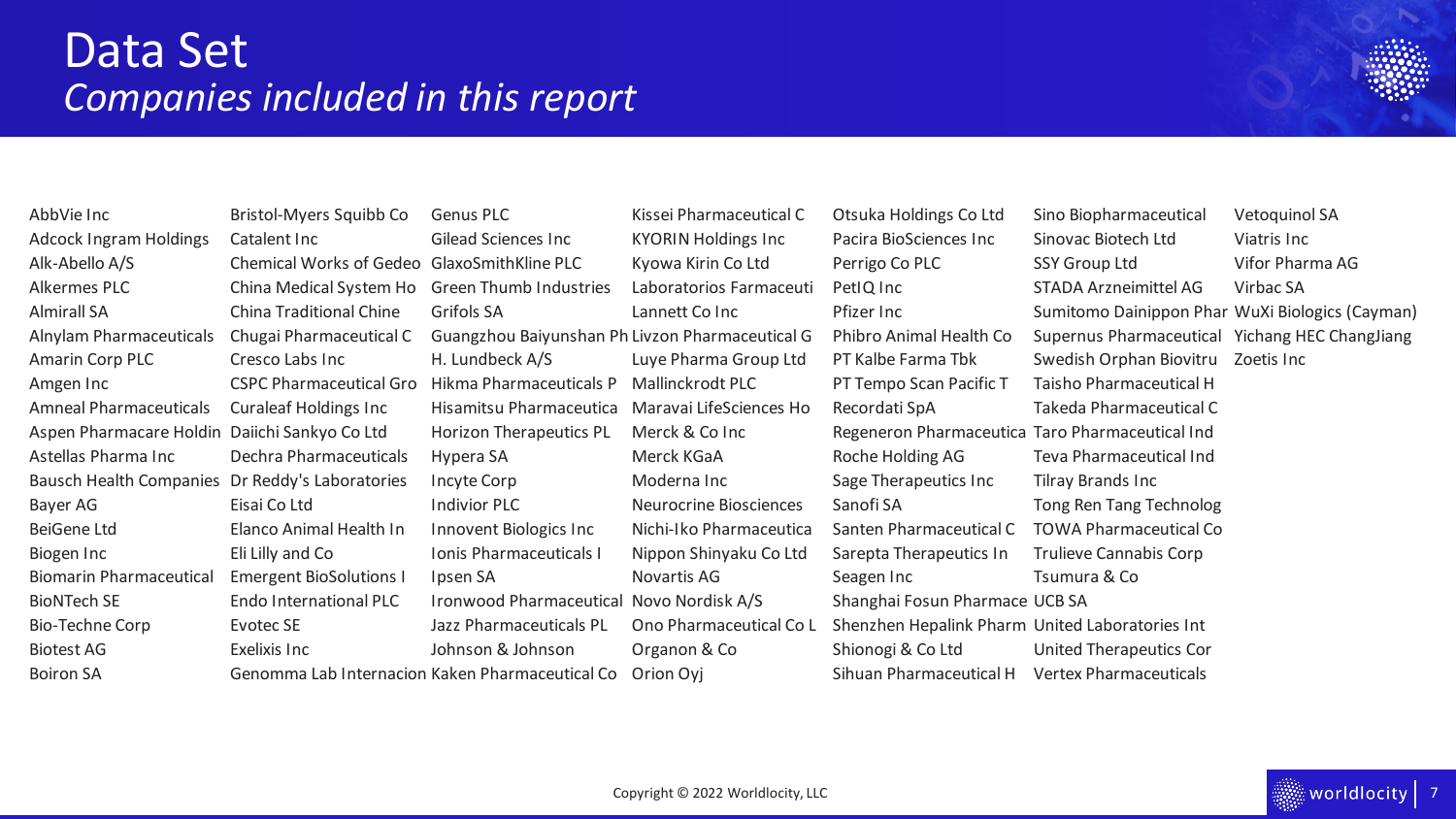### Data Set *Company distribution*





#### Notes:

1. Unless otherwise noted, all company financial data are based on trailing twelve months results as of the date on the cover of this report.

2. All market capitalizations are as of the date on the cover of this report.

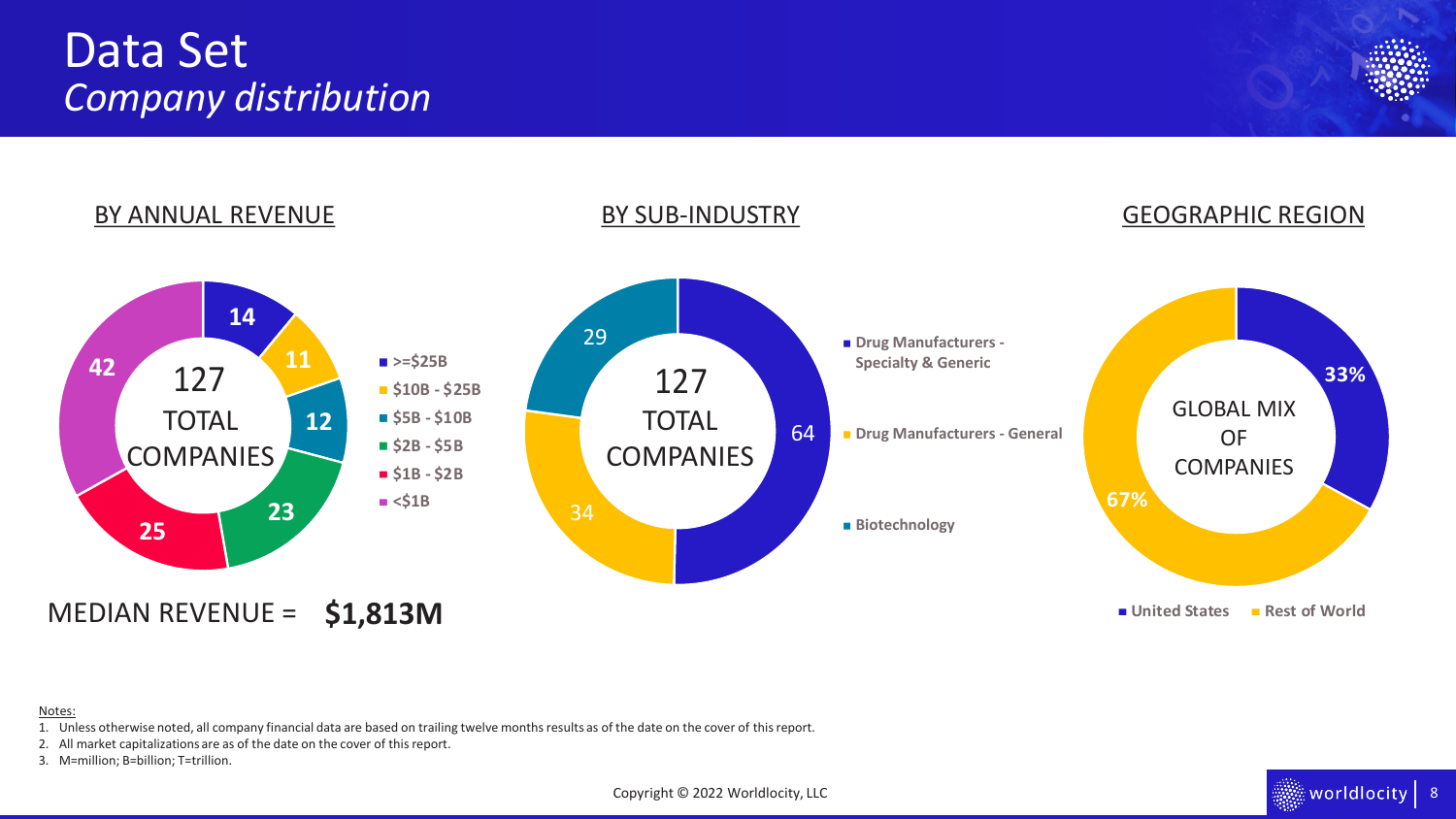

*This report provides analysis of the following variables (and derivatives) for trailing twelve months (TTM) results and for the historical period from 2010-2020.* 

| <b>REVENUE</b>                    | <b>CASH</b>                                | <b>INVENTORY</b>                  |
|-----------------------------------|--------------------------------------------|-----------------------------------|
| <b>GROWTH RATE</b>                | <b>DEBT</b>                                | DAYS IN PAYABLES                  |
| <b>GROSS MARGIN</b>               | <b>NET CASH</b>                            | DAYS IN RECEIVABLES               |
| SELLING, GENERAL, AND ADMIN       | <b>EBITDA</b>                              | <b>CASH-TO-CASH CYCLE</b>         |
| <b>RESEARCH &amp; DEVELOPMENT</b> | <b>EQUITY</b>                              | <b>CAPITALIZATION TO REVENUE</b>  |
| REVENUE PER EMPLOYEE              | CAPITAL EXPENDITURES (CAPEX)               | <b>CAPITALIZATION TO EBITDA</b>   |
| <b>OPERATING PROFIT</b>           | PROPERTY, PLANT, AND EQUIPMENT (PP&E, NET) | <b>RETURN ON INVESTED CAPITAL</b> |
| <b>NET PROFIT</b>                 | <b>GOODWILL</b>                            | <b>RETURN ON ASSETS</b>           |
| <b>FREE CASH FLOW</b>             | <b>DEFERRED REVENUE</b>                    | <b>RETURN ON PHYSICAL ASSETS</b>  |
| <b>STOCK COMPENSATION</b>         | REMAINING PERFORMANCE OBLIGATIONS (RPOS)   | <b>ECONOMIC PROFIT</b>            |

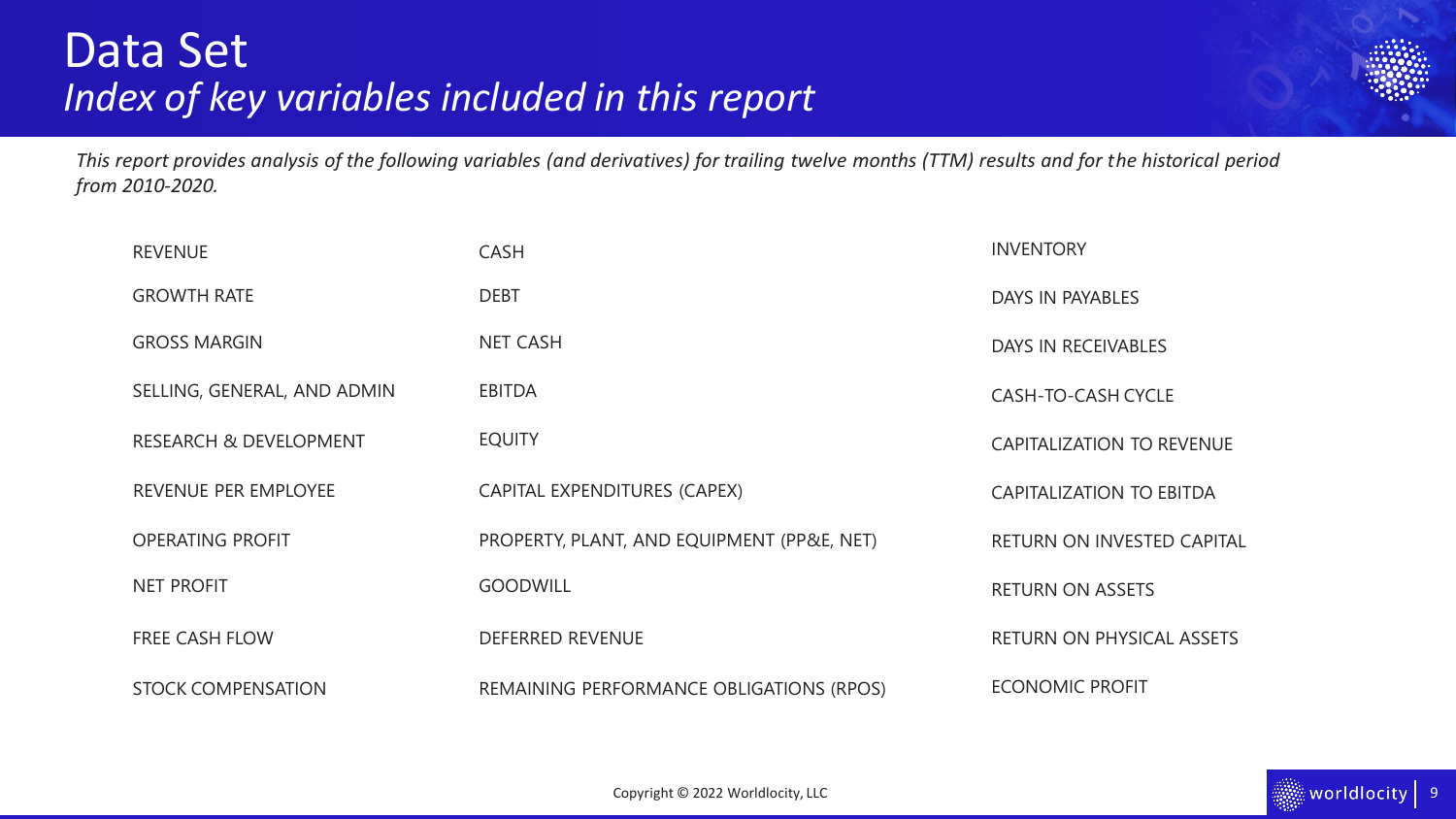## <span id="page-9-0"></span>Data Set *Three different analysis approaches in this analysis*



| <b>APPROACH</b>                | <b>DESCRIPTION</b>                                                                                                                                                                                                                                                                                                | <b>EXAMPLE</b>                                                                                                                                                                                                               | <b>GOOD FOR</b>                                                 |  |  |
|--------------------------------|-------------------------------------------------------------------------------------------------------------------------------------------------------------------------------------------------------------------------------------------------------------------------------------------------------------------|------------------------------------------------------------------------------------------------------------------------------------------------------------------------------------------------------------------------------|-----------------------------------------------------------------|--|--|
| Aggregate averages             | Averages are computed by adding up all<br>numbers from all companies. For example,<br>the gross margin for the industry would be<br>the sum of all revenue for all companies<br>minus the sum of all COGS for all companies<br>(divided by the sum of all revenue for all<br>companies).                          | Average Gross Margin % =<br>(sum of all revenues minus sum of all COGS)<br>/ sum of all revenues                                                                                                                             | Overall industry structure and<br>operations; smooths outliers. |  |  |
| Averages of percentages<br>2.  | Averages are computed by taking the<br>averages of all percentages for all the<br>companies. For example, the average gross<br>margin % is the sum of all gross margin %s<br>for all companies divided by the number of<br>companies.                                                                             | Average Gross Margin % =<br>(sum of all gross margin %s) / (number of<br>companies)                                                                                                                                          | Comparison across companies.                                    |  |  |
| <b>Quartile analysis</b><br>3. | The market cap multiples of all companies<br>are divided into quartiles. The operating<br>characteristics of the top quartile companies<br>are compared to the others. Likewise,<br>measures for each company are divided into<br>quartiles and the average market cap<br>multiple within each quartile is shown. | 1) Isolate each quartile of market cap<br>multiples; compare gross margin of<br>leaders to others.<br>2) Isolate each quartile of gross margin;<br>display average market cap multiple<br>within each gross margin quartile. | Understanding characteristics<br>of leaders.                    |  |  |

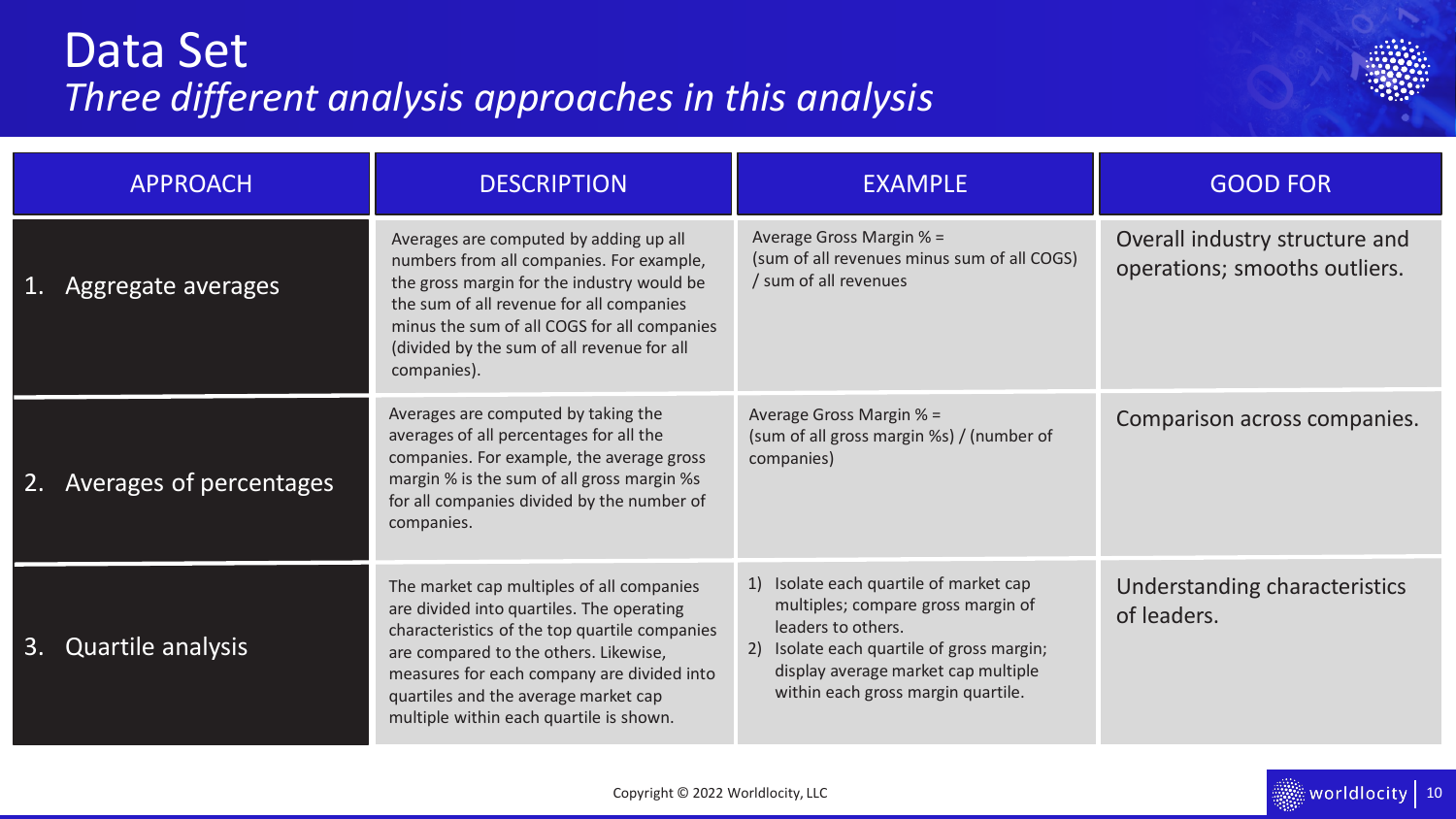# <span id="page-10-0"></span>Overall Market

Summary of the market using the companies in this report as a proxy for the overall Pharmaceutical market. Charts in this section use the "aggregate averages" approach.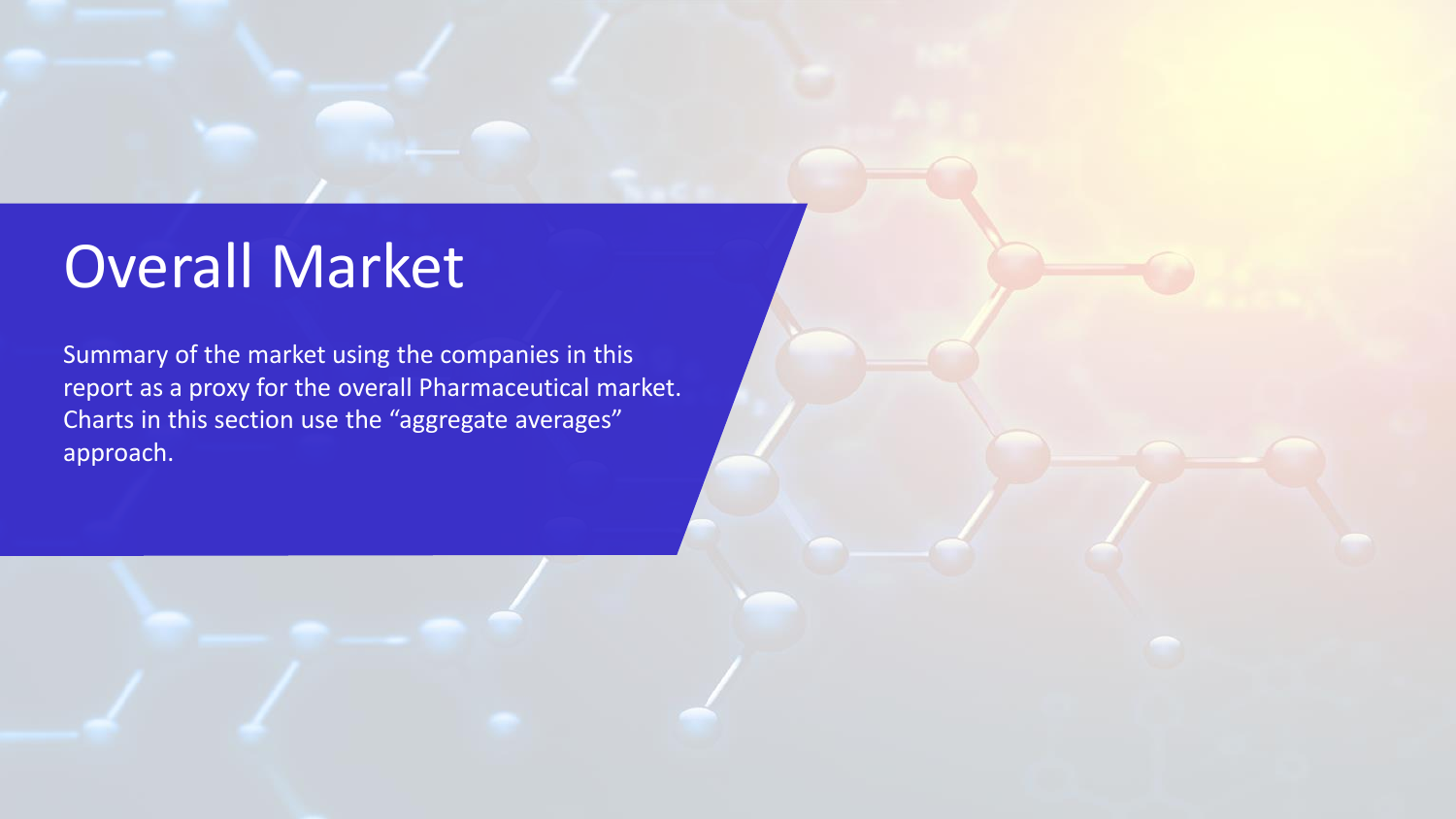### Overall Market *YOY growth rates, 2011-2021*



| $-10.0%$                                                                                                                                                                                                                                                                                                                                                                                                                                                                                                                           | 2021  | 2020    | 2019    | 2018 | 2017 | 2016    | 2015    | 2014                              | 2013 | 2012    | 2011  | 2011-2021 CAGR |                                                                                                                                                                                                                                |
|------------------------------------------------------------------------------------------------------------------------------------------------------------------------------------------------------------------------------------------------------------------------------------------------------------------------------------------------------------------------------------------------------------------------------------------------------------------------------------------------------------------------------------|-------|---------|---------|------|------|---------|---------|-----------------------------------|------|---------|-------|----------------|--------------------------------------------------------------------------------------------------------------------------------------------------------------------------------------------------------------------------------|
| -Pharmaceuticals Companies                                                                                                                                                                                                                                                                                                                                                                                                                                                                                                         | 15.6% | 8.2%    | 5.4%    | 3.6% | 2.8% | 1.7%    | $-0.7%$ | 1.8%                              | 1.3% | $-0.1%$ | 7.6%  | 4.3%           |                                                                                                                                                                                                                                |
| -BEA Pharmaceuticals Output                                                                                                                                                                                                                                                                                                                                                                                                                                                                                                        | 11.9% | 0.3%    | $-3.5%$ | 1.6% | 2.0% | $-1.0%$ | $-5.4%$ | $-0.1%$                           | 4.8% | 1.3%    | 9.3%  | 2.0%           |                                                                                                                                                                                                                                |
| $\longrightarrow$ World GDP (current \$)                                                                                                                                                                                                                                                                                                                                                                                                                                                                                           | 5.9%  | $-3.6%$ | 1.5%    | 6.3% | 6.5% | 1.5%    | $-5.3%$ | 2.8%                              | 2.9% | 2.3%    | 11.1% | 2.8%           |                                                                                                                                                                                                                                |
| $\longrightarrow$ US GDP (current \$)                                                                                                                                                                                                                                                                                                                                                                                                                                                                                              | 6.0%  | $-2.3%$ | 4.1%    | 5.4% | 4.3% | 2.7%    | 4.0%    | 4.4%                              | 3.6% | 4.2%    | 3.7%  | 3.6%           |                                                                                                                                                                                                                                |
| "Pharmaceutical Companies" represents all companies in the data set for which there are year-over-year revenue numbers. The number of companies varies from year-to-year based on companies going public and some companies me<br>taken private as the decade progresses.<br>output of the following sub-industries: Chemical products. BEA updates its past numbers periodically, so past reports may not reflect the same past BEA numbers.<br>World GDP and US GDP numbers are sourced from The World Bank (data.worldbank.org) |       |         |         |      |      |         |         |                                   |      |         |       |                | "BEA Pharmaceutical Output" growth is calculated from the US Bureau of Economic Analysis (https://apps.bea.gov/iTable/iTable.cfm?reqid=150&step=2&isuri=1&categories=gdpxind), GDP by Industry. Pharmaceutical output as defin |
| rates are typically reported in constant dollars pegged to a certain year in order to account for the effect of price inflation. Thus, GDP growth rates commonly reported in media are typically lower than those shown here.                                                                                                                                                                                                                                                                                                      |       |         |         |      |      |         |         |                                   |      |         |       |                | World GDP and US GDP growth rates are based on current dollars. This means they have not been adjusted for inflation. Current numbers are used to ensure apples-to-apples comparisons with Pharmaceutical market growth rates. |
|                                                                                                                                                                                                                                                                                                                                                                                                                                                                                                                                    |       |         |         |      |      |         |         | Copyright © 2022 Worldlocity, LLC |      |         |       |                | r <b>Idlocity</b>   12                                                                                                                                                                                                         |
|                                                                                                                                                                                                                                                                                                                                                                                                                                                                                                                                    |       |         |         |      |      |         |         |                                   |      |         |       |                |                                                                                                                                                                                                                                |

#### Notes:

- 1. "Pharmaceutical Companies" represents all companies in the data set for which there are year-over-year revenue numbers. The number of companies varies from year-to-year based on companies going public and some companies taken private as the decade progresses.
- 2. "BEA Pharmaceutical Output" growth is calculated from the US Bureau of Economic Analysis ([https://apps.bea.gov/iTable/iTable.cfm?reqid=150&step=2&isuri=1&categories=gdpxind\)](https://apps.bea.gov/iTable/iTable.cfm?reqid=150&step=2&isuri=1&categories=gdpxind), GDP by Industry. Pharmaceutical output as de output of the following sub-industries: Chemical products. BEA updates its past numbers periodically, so past reports may not reflect the same past BEA numbers.
- 3. World GDP and US GDP numbers are sourced from The World Bank (data.worldbank.org)
- 4. World GDP and US GDP growth rates are based on current dollars. This means they have not been adjusted for inflation. Current numbers are used to ensure apples-to-apples comparisons with Pharmaceutical market growth rat rates are typically reported in constant dollars pegged to a certain year in order to account for the effect of price inflation. Thus, GDP growth rates commonly reported in media are typically lower than those shown here.



- Pharmaceutical market CAGR for the past decade was 4.3%, which is higher than global current dollar GDP growth rate (2.8%).
- The BEA does not explicitly capture pharmaceutical industry output; the numbers are embedded in chemical product output.
- Growth rates in the early part of the decade were higher, probably due to the rebound from the great recession of 2009-2010.

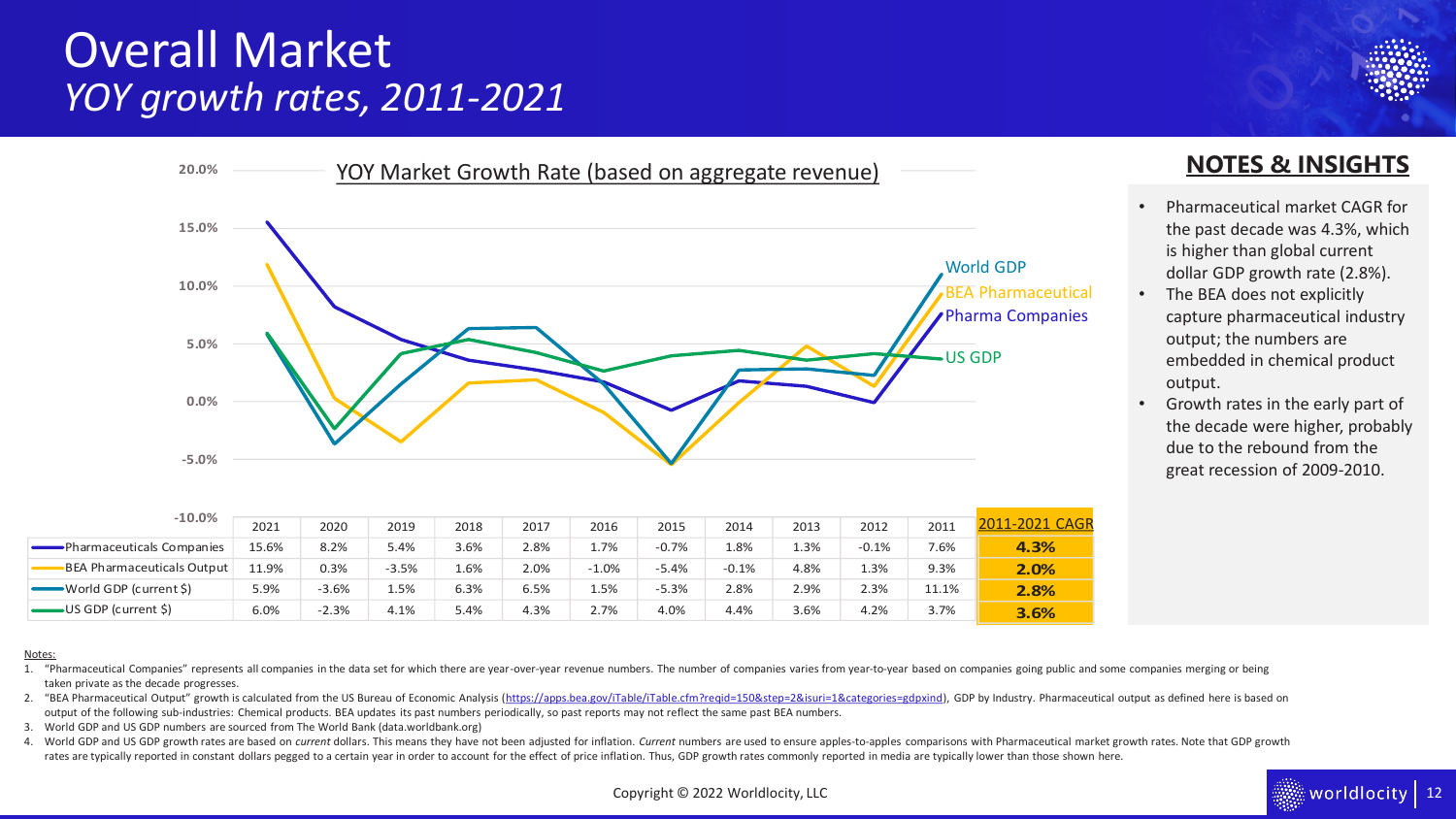## Analysis Summary *Operational ratios based on aggregate data, TTM<sup>1</sup>*



#### Notes:

- 1. All revenue and cost numbers are aggregate values for all companies for the trailing twelve months (TTM) as of the date on the cover of this report.
- 2. Growth rate is based on total dollars growth of the industry over the past four years.
- 3. Market capitalization ratio is aggregate market capitalization for all companies as of the date on the cover of this report divided by total revenue for all companies on TTM basis.

Copyright © 2022 Worldlocity, LLC

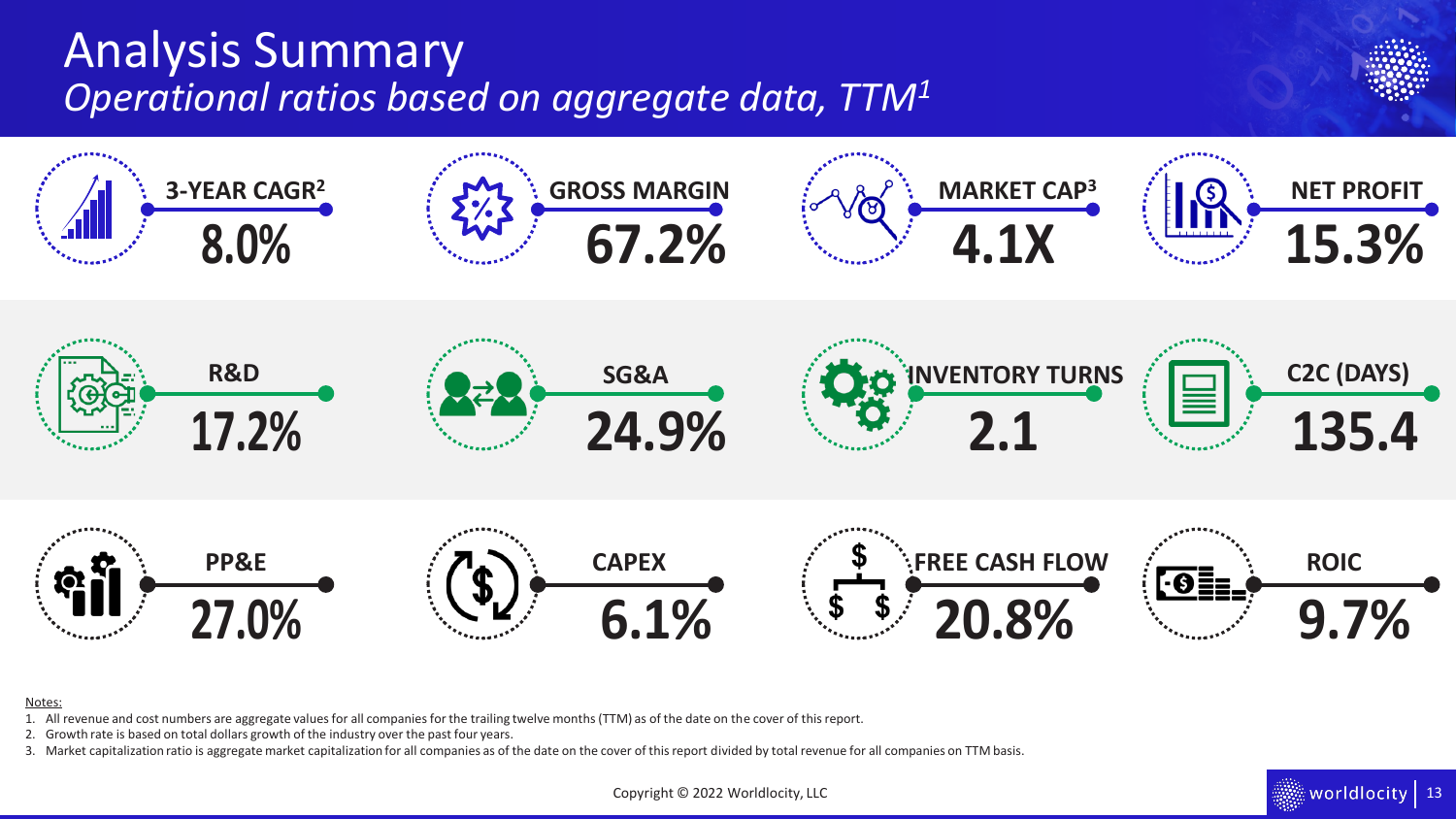### Overall Market *Historical key metrics based on aggregate data, 2011-Current*

|                   | <b>METRIC</b>                    | <b>TTM</b> | 2021   | 2020   | 2019   | 2018   | 2017   | 2016   | 2015  | 2014  | 2013  | 2012    |       | 2011 AVG11-21 | 2010  | 2000  |
|-------------------|----------------------------------|------------|--------|--------|--------|--------|--------|--------|-------|-------|-------|---------|-------|---------------|-------|-------|
|                   | Growth Rate (3YRCAGR)            | 8.0%       | 8.2%   | 5.1%   | 3.4%   | 1.9%   | 1.4%   | 1.0%   | 0.6%  | 2.6%  | 1.3%  | $-0.1%$ | 7.6%  | 3.0%          |       |       |
|                   | <b>Gross Margin</b>              | 67.2%      | 67.2%  | 67.2%  | 67.9%  | 67.6%  | 68.4%  | 68.8%  | 68.1% | 67.9% | 67.5% | 68.3%   | 68.3% | 67.9%         | 69.1% | 65.6% |
|                   | SG&A % of Revenue                | 24.9%      | 24.9%  | 26.6%  | 27.4%  | 28.0%  | 27.6%  | 27.3%  | 28.1% | 28.0% | 27.8% | 28.1%   | 27.9% | 27.4%         | 29.0% | 26.8% |
| <b>OPERATIONS</b> | R&D % of Revenue                 | 17.2%      | 17.2%  | 17.9%  | 16.7%  | 17.2%  | 16.7%  | 16.5%  | 15.7% | 15.5% | 15.2% | 14.8%   | 14.7% | 16.2%         | 15.7% | 12.0% |
|                   | Inventory Turns (COGS/Inv)       | 2.1        | 2.1    | 2.0    | 2.0    | 2.2    | 2.1    | 2.2    | 2.2   | 2.3   | 2.2   | 2.2     | 2.4   | 2.2           | 2.3   | 3.1   |
|                   | Days in Inventory                | 170.7      | 170.9  | 184.6  | 180.1  | 169.4  | 173.9  | 169.3  | 165.3 | 161.0 | 165.7 | 165.6   | 149.9 | 168.7         | 156.6 | 117.3 |
|                   | <b>Operating Income</b>          | 22.5%      | 22.4%  | 20.1%  | 22.2%  | 20.6%  | 22.5%  | 23.6%  | 22.4% | 22.1% | 21.8% | 22.4%   | 22.7% | 22.1%         | 21.8% | 26.3% |
|                   | <b>Net Profit</b>                | 15.3%      | 15.2%  | 12.0%  | 17.2%  | 15.5%  | 11.6%  | 14.3%  | 18.0% | 16.4% | 16.6% | 14.9%   | 14.7% | 15.1%         | 13.8% | 17.1% |
| <b>FLOW</b>       | <b>EBITDA</b>                    | 30.4%      | 30.5%  | 26.9%  | 29.5%  | 28.5%  | 27.5%  | 29.2%  | 30.9% | 31.2% | 29.3% | 28.4%   | 29.0% | 29.2%         | 28.1% | 32.9% |
|                   | <b>Operating Cash Flow</b>       | 26.9%      | 27.1%  | 25.2%  | 25.3%  | 26.9%  | 25.1%  | 25.1%  | 24.7% | 23.7% | 23.1% | 22.5%   | 23.2% | 24.7%         | 23.2% | 18.3% |
| CASH              | FCF % of Revenue                 | 20.8%      | 21.0%  | 18.6%  | 19.5%  | 20.5%  | 19.2%  | 19.3%  | 18.6% | 17.9% | 17.4% | 17.7%   | 18.7% | 18.9%         | 18.8% | 12.0% |
| න්                | <b>CAPEX % of Revenue</b>        | 6.1%       | 6.1%   | 6.6%   | 5.8%   | 6.4%   | 5.9%   | 5.8%   | 6.1%  | 5.8%  | 5.6%  | 4.8%    | 4.5%  | 5.8%          | 4.4%  | 6.4%  |
| EIT               | <b>Stock Compensation</b>        | 1.5%       | 1.5%   | 1.7%   | 1.6%   | 1.7%   | 1.5%   | 1.4%   | 1.5%  | 1.4%  | 1.2%  | 1.1%    | 1.0%  | 1.4%          | 1.1%  |       |
| PROI              | Days in Receivables              | 75.6       | 75.5   | 75.0   | 74.8   | 74.3   | 73.7   | 72.1   | 69.5  | 68.6  | 70.8  | 72.3    | 69.9  | 72.4          | 71.1  | 66.4  |
|                   | Days in Payables                 | 110.9      | 111.1  | 108.0  | 109.3  | 108.3  | 110.0  | 107.0  | 103.0 | 105.9 | 102.5 | 100.1   | 90.9  | 105.1         | 99.2  | 82.9  |
|                   | Cash-to-Cash Cycle (Days)        | 135.4      | 135.3  | 151.6  | 145.6  | 135.4  | 137.5  | 134.4  | 131.7 | 123.6 | 134.0 | 137.7   | 128.8 | 136.0         | 128.4 | 100.8 |
|                   | Property, Plant, Equipment %     | 27.0%      | 27.1%  | 30.4%  | 29.6%  | 28.6%  | 28.3%  | 27.7%  | 27.3% | 27.0% | 28.5% | 28.4%   | 27.3% | 28.2%         | 28.8% | 32.5% |
| <b>ASSETS</b>     | Cash % of Revenue                | 31.7%      | 32.0%  | 32.1%  | 33.7%  | 34.6%  | 35.1%  | 34.2%  | 33.6% | 34.9% | 31.4% | 30.0%   | 30.1% | 32.9%         | 30.1% | 24.4% |
|                   | Debt % of Revenue                | 68.5%      | 69.2%  | 80.5%  | 78.4%  | 60.7%  | 65.4%  | 64.6%  | 58.5% | 50.2% | 46.8% | 45.8%   | 40.9% | 60.1%         | 39.7% | 16.6% |
|                   | Goodwill and Intangibles % of    | 107.5%     | 108.1% | 124.0% | 116.7% | 103.7% | 104.4% | 102.3% | 96.3% | 79.5% | 79.3% | 81.3%   | 75.3% | 97.3%         | 76.7% | 14.6% |
|                   | <b>ROA</b>                       | 6.7%       | 6.6%   | 4.7%   | 6.9%   | 6.8%   | 4.9%   | 6.1%   | 8.0%  | 8.0%  | 8.1%  | 7.3%    | 7.7%  | 6.8%          | 7.1%  | 13.4% |
| <b>ROI</b>        | <b>ROIC</b>                      | 9.7%       | 9.6%   | 6.9%   | 10.0%  | 10.3%  | 7.2%   | 8.9%   | 11.6% | 11.4% | 11.5% | 10.6%   | 11.1% | 9.9%          | 10.1% | 21.6% |
|                   | <b>Return on Physical Assets</b> | 53.1%      | 52.8%  | 42.7%  | 48.8%  | 47.6%  | 52.0%  | 56.2%  | 53.8% | 53.7% | 50.4% | 52.4%   | 56.5% | 51.5%         | 51.9% | 67.4% |
|                   | Economic Profit % of Revenue     | 10.7%      | 10.7%  | 6.1%   | 8.9%   | 8.6%   | 6.5%   | 9.7%   | 9.5%  | 9.2%  | 9.5%  | 9.4%    | 9.6%  | 8.9%          | 9.4%  | 9.7%  |
| CAP               | Market Cap / Revenue             | 4.1        | 4.1    | 4.7    | 4.5    | 4.3    | 3.8    | 4.0    | 3.6   | 4.1   | 4.0   | 3.7     | 2.9   | 4.0           | 2.7   | 5.3   |
|                   | Market Cap / EBITDA              | 13.6       | 13.6   | 17.4   | 14.8   | 14.4   | 13.6   | 12.9   | 11.0  | 12.3  | 12.8  | 11.9    | 8.9   | 13.1          | 8.4   | 15.3  |

### **HISTORY**

| 2010  | 2000  |  | This o             |
|-------|-------|--|--------------------|
|       |       |  | opera              |
| 69.1% | 65.6% |  | indus              |
| 29.0% | 26.8% |  | past               |
| 15.7% | 12.0% |  | These              |
| 2.3   | 3.1   |  | opera              |
| 156.6 | 117.3 |  | indus              |
| 21.8% | 26.3% |  | relati             |
| 13.8% | 17.1% |  | past               |
| 28.1% | 32.9% |  | This i             |
| 23.2% | 18.3% |  | opera              |
| 18.8% | 12.0% |  | "setp              |
| 4.4%  | 6.4%  |  | and p              |
| 1.1%  |       |  | That               |
| 71.1  | 66.4  |  | comp               |
| 99.2  | 82.9  |  | signif             |
| 128.4 | 100.8 |  | struc              |
| 28.8% | 32.5% |  | in sig<br>comr     |
| 30.1% | 24.4% |  | resul <sup>.</sup> |
| 39.7% | 16.6% |  | The f              |
| 76.7% | 14.6% |  | <b>CAGF</b>        |
| 7.1%  | 13.4% |  | rates              |
| 10.1% | 21.6% |  | Histo              |
| 51.9% | 67.4% |  | ten y              |
| 9.4%  | 9.7%  |  | comp               |
| 2.7   | 5.3   |  | analy              |
| 8.4   | 15.3  |  | comr               |

### **NOTES & INSIGHTS**

- chart shows the rational structure of the stry today and for the decade.
- e data indicate that the ational structure of the stry has remained ively constant for the decade.
- indicates that industry ates around a certain oint" driven by physics physical characteristics.
- said, individual panies deviate ficantly from the overall tural setpoint, resulting **in in significantly different** pany-level operational Its (next section).
- final three years of R are one-year growth for (due to lack of data).
- rical numbers beyond rears have fewer panies and need further ysis for apples-to-apples parisons.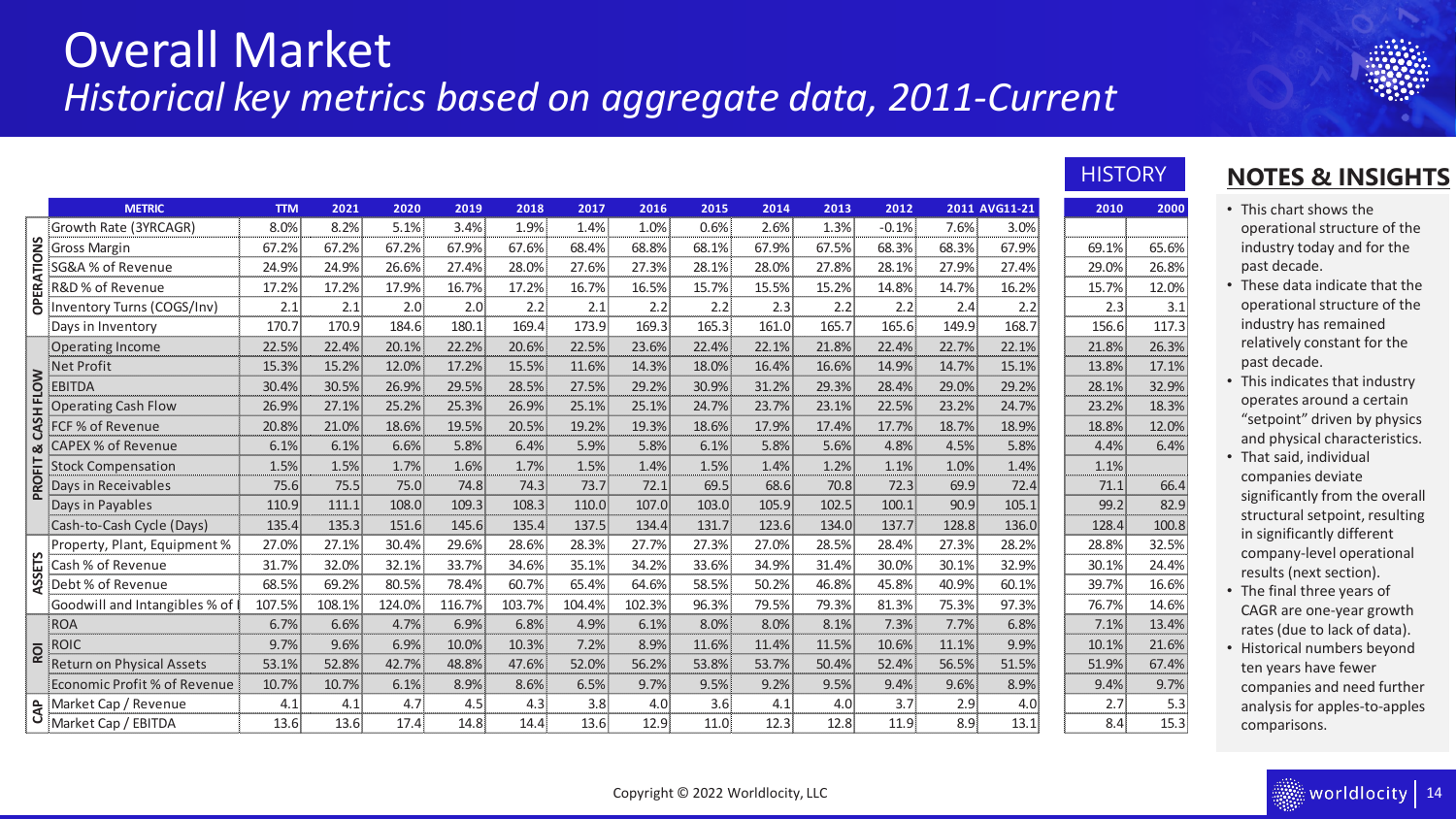# <span id="page-14-0"></span>Analysis Summary

Charts that summarize key variables in the report. Charts in this section use the "averages of percentages" approach. In other words, it shows the averages of all percentages for all companies. (These numbers will differ from industry structural numbers in the previous section)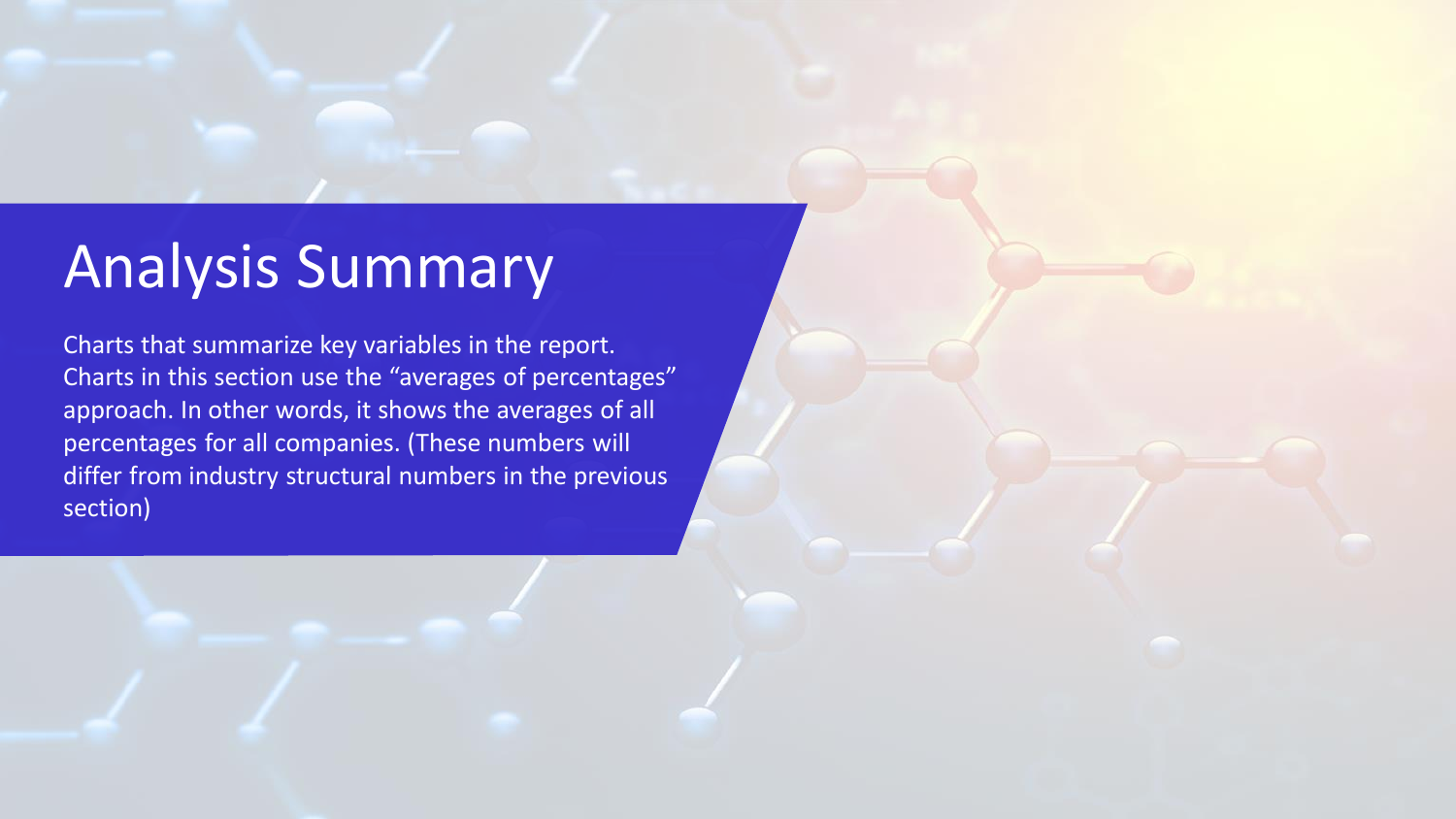### Analysis Summary *Average and median for different variables, TTM*



The table below contains the average and median values for the 128 companies investigated. This shows that the average *Pharmaceutical company operates with a gross margin of 62.6%, spends 29.3% of revenue on SG&A, 17.1% on R&D, and has inventory turns of 2.4, operating income of 15.4%, net income of 8.9%, free cash flow of 8.4%, and return on invested capital of . 9.9%*

|         | <b>REVENUE (TTM)</b>  |                    |                     | <b>OPERATIONS</b> |       |              | <b>PROFIT AND CASH</b> |                   |             |             |
|---------|-----------------------|--------------------|---------------------|-------------------|-------|--------------|------------------------|-------------------|-------------|-------------|
|         | <b>Annual Revenue</b> |                    |                     |                   |       | Inventory    | <b>Operating</b>       |                   |             |             |
|         | (\$M)                 | <b>3-Year CAGR</b> | <b>Gross Margin</b> | SG&A              | R&D   | <b>Turns</b> | <b>Income</b>          | <b>Net Income</b> | <b>Flow</b> | <b>ROIC</b> |
| Average | \$8,339               | 19.0%              | 62.6%               | 29.3%             | 17.1% | 2.4          | 15.4%                  | 8.9%              | 8.4%        | 9.9%        |
| Median  | \$1,807               | 6.8%               | 66.2%               | 28.1%             | 12.6% | 1.9          | 17.8%                  | 12.5%             | 10.5%       | 8.0%        |

Notes:

1. TTM = trailing twelve months. All revenue and cost numbers are based on trailing twelve months results as of the date on the cover of this report. This report provides the averages of the percentages of all companies, i

2. Growth rate is based on the past four years of financial results

3. All percentage numbers are a percentage of revenue. Average is the average of all the percentages for each of the companies.

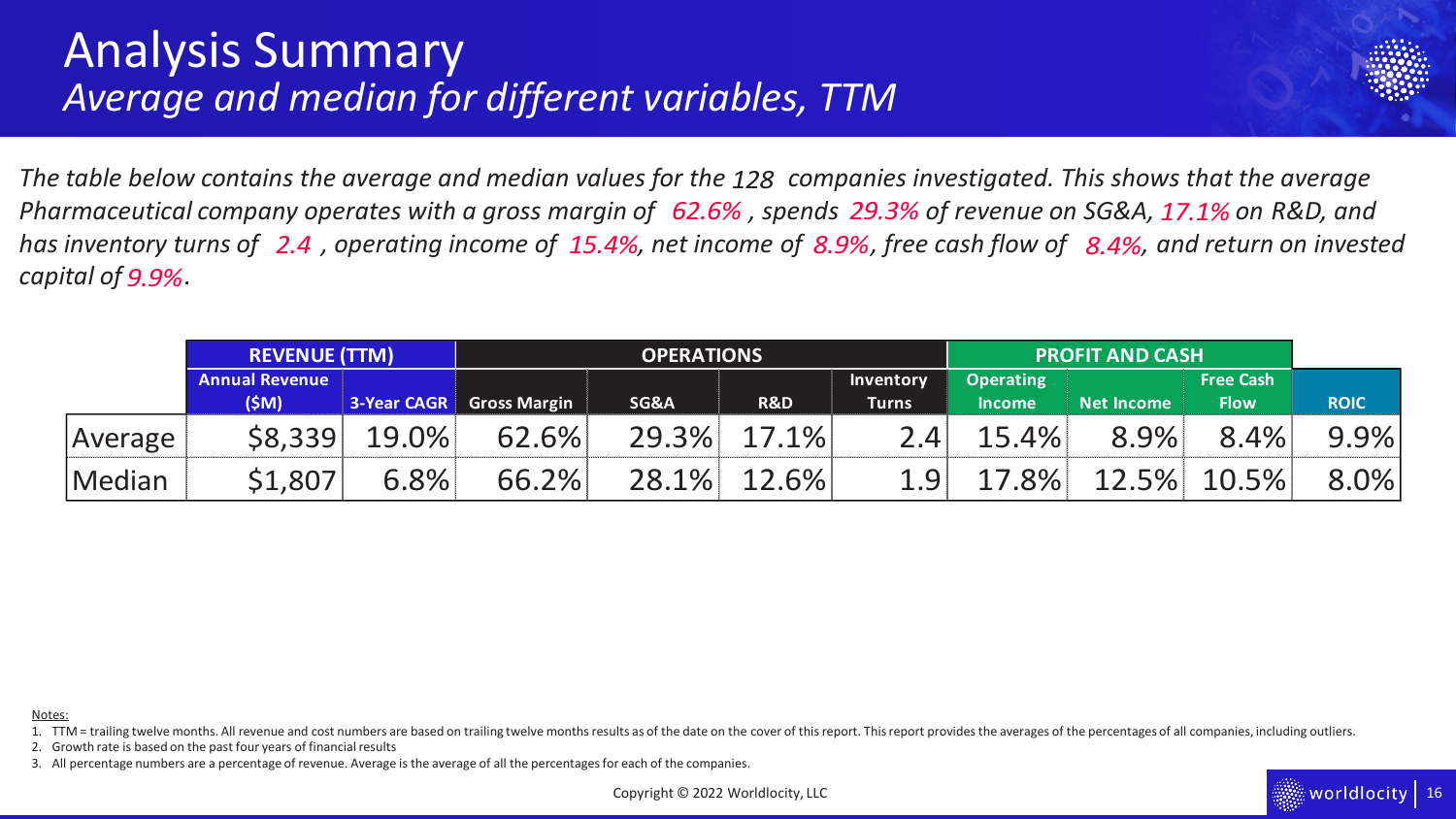### Analysis Summary *Average values by revenue quartile, TTM<sup>1</sup>*



*Market cap multiples are reasonably consistent across revenue quartiles. Larger companies have higher gross margins, profit, and cash flow. The highest quartile companies are growing more slowly. Smaller companies are growing faster but have significantly lower margins.* 

#### All numbers are averages within each quartile MKT CAP **3-Year Mkt Cap/ Gross Inventory**  REVENUE (TTM) IN IN TIME TO PERATIONS IN THE PROFIT AND CASH

|               |     |              | 3-Year      | Mkt Cap/ | <b>Gross</b>  |       |       | Inventory    | <b>Operating</b> |                   | <b>Free Cash</b> |             |
|---------------|-----|--------------|-------------|----------|---------------|-------|-------|--------------|------------------|-------------------|------------------|-------------|
|               | /#/ | Revenue(\$M) | <b>CAGR</b> | Revenue  | <b>Margin</b> | SG&A  | R&D   | <b>Turns</b> | <b>Income</b>    | <b>Net Income</b> | <b>Flow</b>      | <b>ROIC</b> |
| Quartile 4 32 |     | \$28,164     | 12.4%       | 4.4      | 68.5%         | 23.7% | 16.5% | 2.5          | 25.2%            | 17.7%             | 22.4%            | 23.1%       |
| Quartile 3 31 |     | \$3,230      | 8.2%        |          | 62.5%         | 30.8% | 14.2% | 2.3          | 16.6%            | 9.9%              | 10.0%            | 6.6%        |
| Quartile 2 32 |     | \$1,203      | 23.1%       | 6.1      | 56.9%         | 27.6% | 15.2% | 2.5          | 13.0%            | 9.5%              | 2.3%             | 7.5%        |
| Quartile 1 32 |     | \$599        | 33.4%       |          | 62.6%         | 35.4% | 23.2% | 2.3          | 6.9%             | $-1.3%$           | $-1.6%$          | $2\%$       |

### REVENUE QUARTILES (\$M)

Quartile  $4 \ge 56,188$ Quartile 3 >= \$1,813 , < \$6,188 Quartile 2 >= \$802, < \$1,813 Quartile  $1 <$  \$802 \$6,188<br>\$1,813<br>\$802<br>\$802

### Notes:

1. TTM = trailing twelve months. All revenue and cost numbers are based on trailing twelve months results as of the date on the cover of this report. This report provides the averages of the percentages of all companies, i

2. Growth rate is based on the past four years of financial results

3. All percentage numbers are a percentage of revenue. Average is the average of all the percentages for each of the companies.

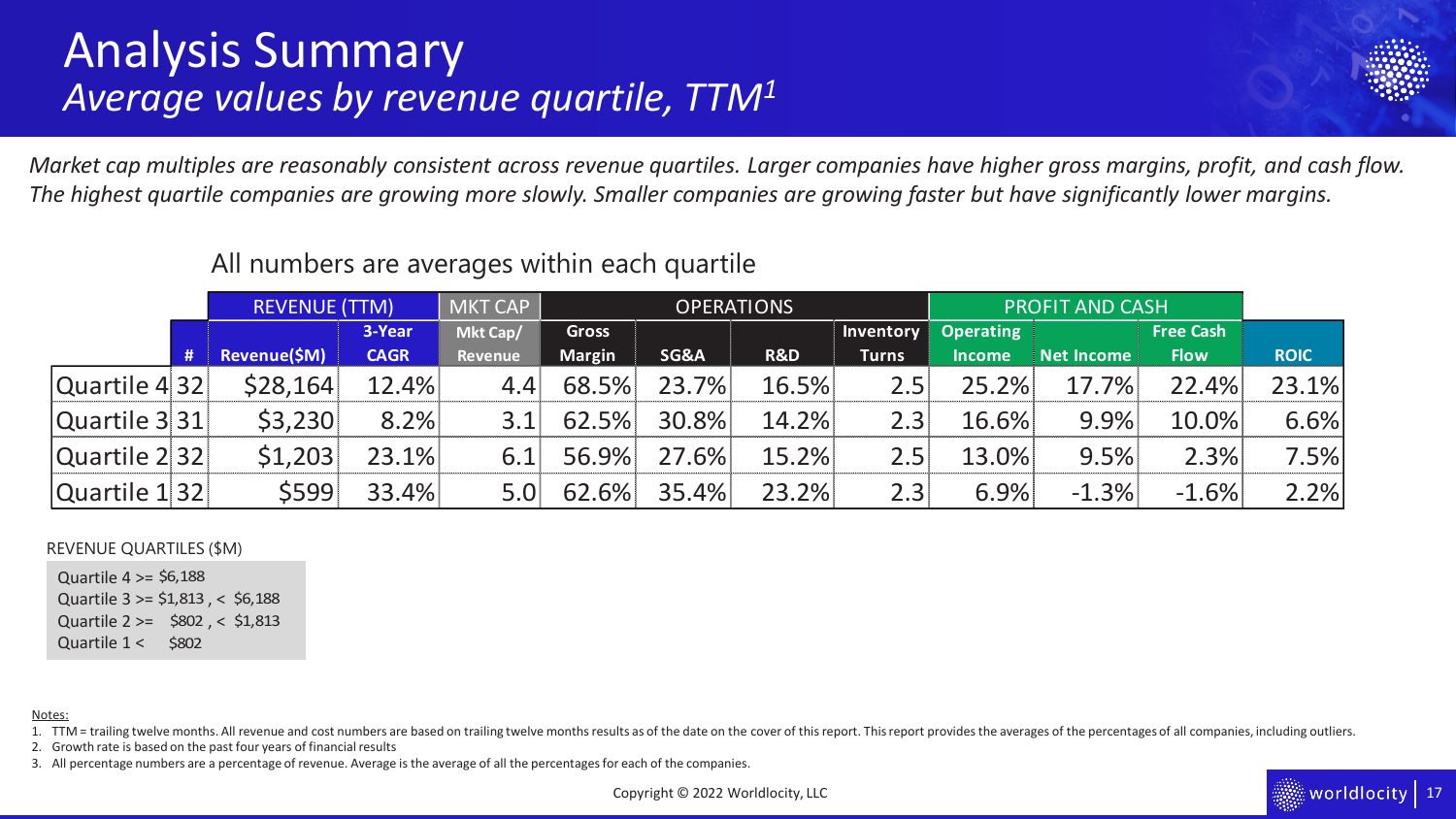## <span id="page-17-0"></span>Analysis Summary *Average numbers for the entire data set, TTM<sup>1</sup>*



### Notes:

1. All revenue and cost numbers are based on trailing twelve months (TTM) results as of the date on the cover of this report for all companies in the data set.

 $\quad$  worldlocity  $\mid$  18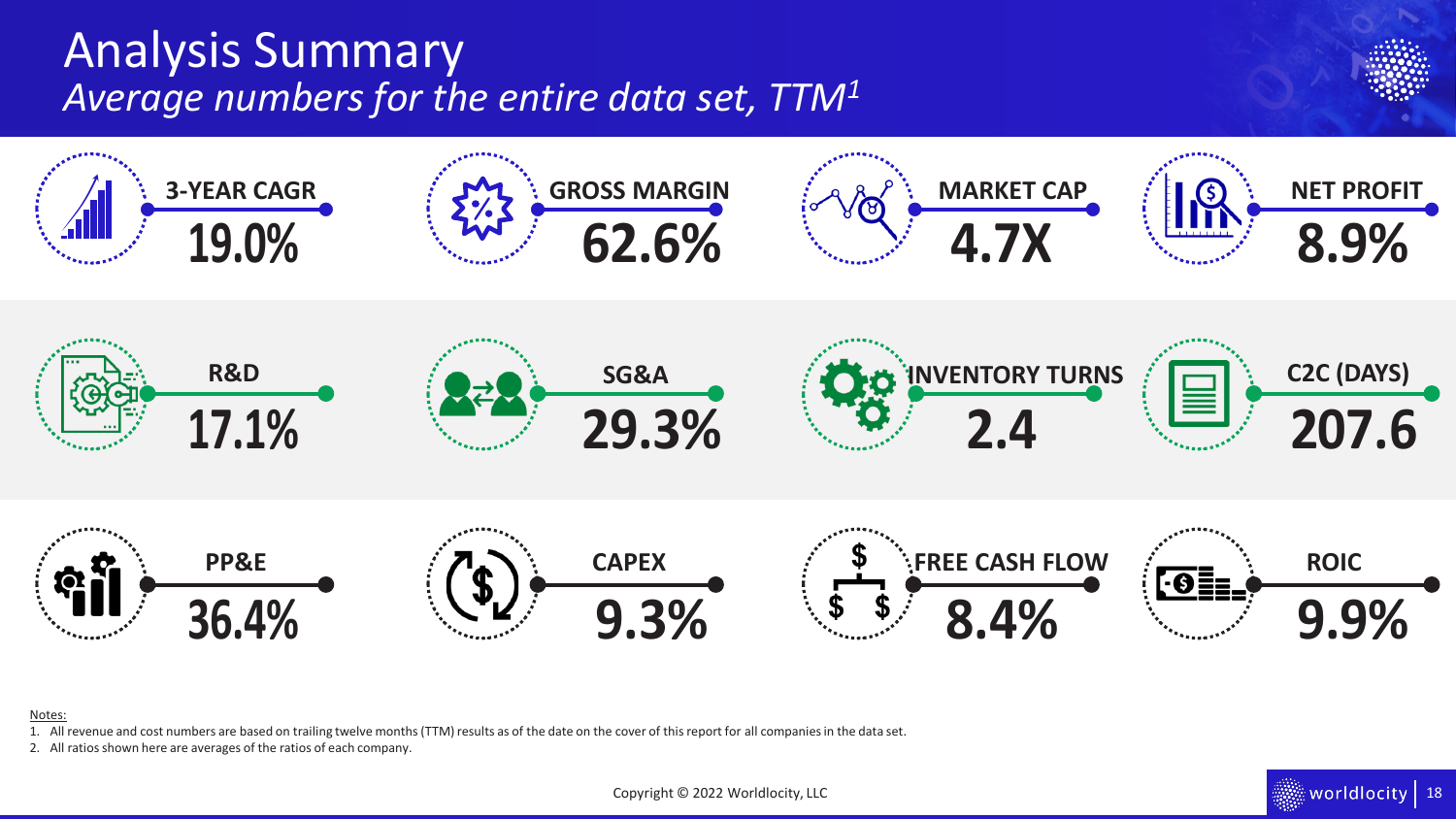## Analysis Summary *Average numbers for the top-quartile market cap<sup>1</sup> multiple leaders*



### Notes:

1. All revenue and cost numbers are based on trailing twelve months (TTM) results as of the date on the cover of this report for all companies in the top quartile of market cap multiple performance.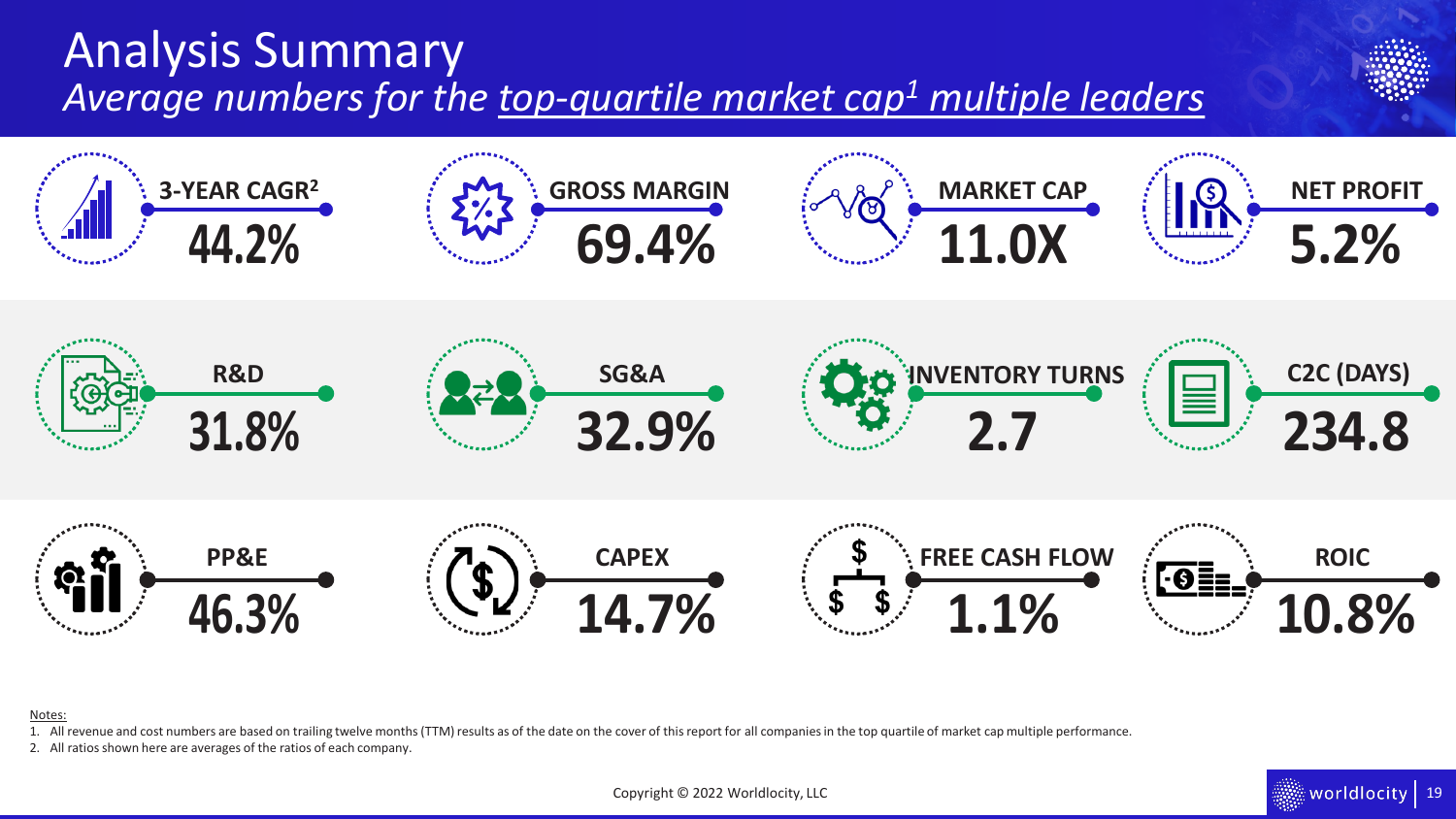### Analysis Summary *Key metric benchmarks and relationship to market cap multiple*



|                   |                            |        |                            |          |                            |        | corresponding average market cap within the quartile          |
|-------------------|----------------------------|--------|----------------------------|----------|----------------------------|--------|---------------------------------------------------------------|
|                   | $n = 128$                  |        | <b>INDUSTRY BENCHMARKS</b> |          | <b>MARKET CAP MULTIPLE</b> |        |                                                               |
|                   | <b>METRIC</b>              |        | Q4 AVG MEDIAN Q1 AVG       |          | Q4 AVG                     | Q1 AVG |                                                               |
|                   | 3-Year CAGR                | 63.1%  | 6.8%                       | $-4.0%$  | 6.7                        | 2.4    | Gross margin is important to market performance, indicating   |
|                   | <b>Gross Margin</b>        | 86.1%  | 66.2%                      | 33.6%    | 6.1                        | 4.0    | product superiority and pricing power are paramount.          |
| <b>OPERATIONS</b> | SG&A                       | 48.7%  | 28.1%                      | 12.5%    | 6.2                        |        |                                                               |
|                   | R&D                        | 39.9%  | 17.8%                      | 3.4%     | 6.7                        | 3.7    |                                                               |
|                   | <b>Operating Margin</b>    | 36.9%  | 17.8%                      | $-10.2%$ | 7.3                        | 5.4    | All forms of profitability have the highest correlation with  |
| <b>PROFIT</b>     | <b>EBITDA Margin</b>       | 45.0%  | 23.7%                      | $-10.3%$ | 6.8                        | 4.9    | market performance.                                           |
|                   | Net Profit Margin          | 34.6%  | 12.5%                      | $-23.7%$ | 7.2                        | 4.9    |                                                               |
|                   | Free Cash Flow             | 34.1%  | 10.5%                      | $-21.8%$ | 5.9                        | 6.9    |                                                               |
| CASH              | <b>CAPEX % of Revenue</b>  | 22.6%  | 6.1%                       | 2.3%     | 7.0                        | 3.8    |                                                               |
|                   | PP&E (net) % of Revenue    | 74.1%  | 31.1%                      | 11.6%    | 6.9                        | 3.9    |                                                               |
|                   | ROIC % of Revenue          | 34.4%  | 8.0%                       | $-10.9%$ | 5.3                        | 4.9    | All forms of ROI are strong indicators of market performance, |
| <b>ROI</b>        | ROA % of Revenue           | 22.9%  | 5.8%                       | $-7.1%$  | 5.6                        | 4.9    | at about the same level as profitability.                     |
|                   | ROPA % of Revenue          | 182.6% | 33.5%                      | $-15.0%$ | 6.4                        | 6.7    |                                                               |
|                   | onomic Profit % of Revenue | 35.7%  | 4.9%                       | $-40.2%$ | 6.5                        | 4.8    |                                                               |
|                   | <b>Inventory Turns</b>     | 4.7    | 1.9                        | 1.0      | 4.3                        | 5.6    | Inventory turns and cash-to-cash (days) correlate little or   |
| C <sub>2</sub> C  | Payables (days)            | 445.7  | 197.1                      | 93.3     | 5.6                        | 3.8    | negatively with market performance                            |
|                   | Receivables (days)         | 322.3  | 84.2                       | 44.1     | 4.6                        | 5.7    |                                                               |
|                   | Cash-to-Cash (days)        | 202.4  | 173.5                      | 35.5     | 5.2                        | 3.9    |                                                               |

Average metric value within the quartile and

#### Notes:

1. All metric numbers are based on trailing twelve months (TTM) results as of the date on the cover of this report. Market capitalization numbers are as of the date on the cover of this report.

2. This chart uses the averages and medians of the percentages of each company within a quartile and across the entire data set. Q4=top quartile; Q1=bottom quartile.

3. Source of all data is Calcbench and YCharts and Worldlocity analysis.

Copyright © 2022 Worldlocity, LLC

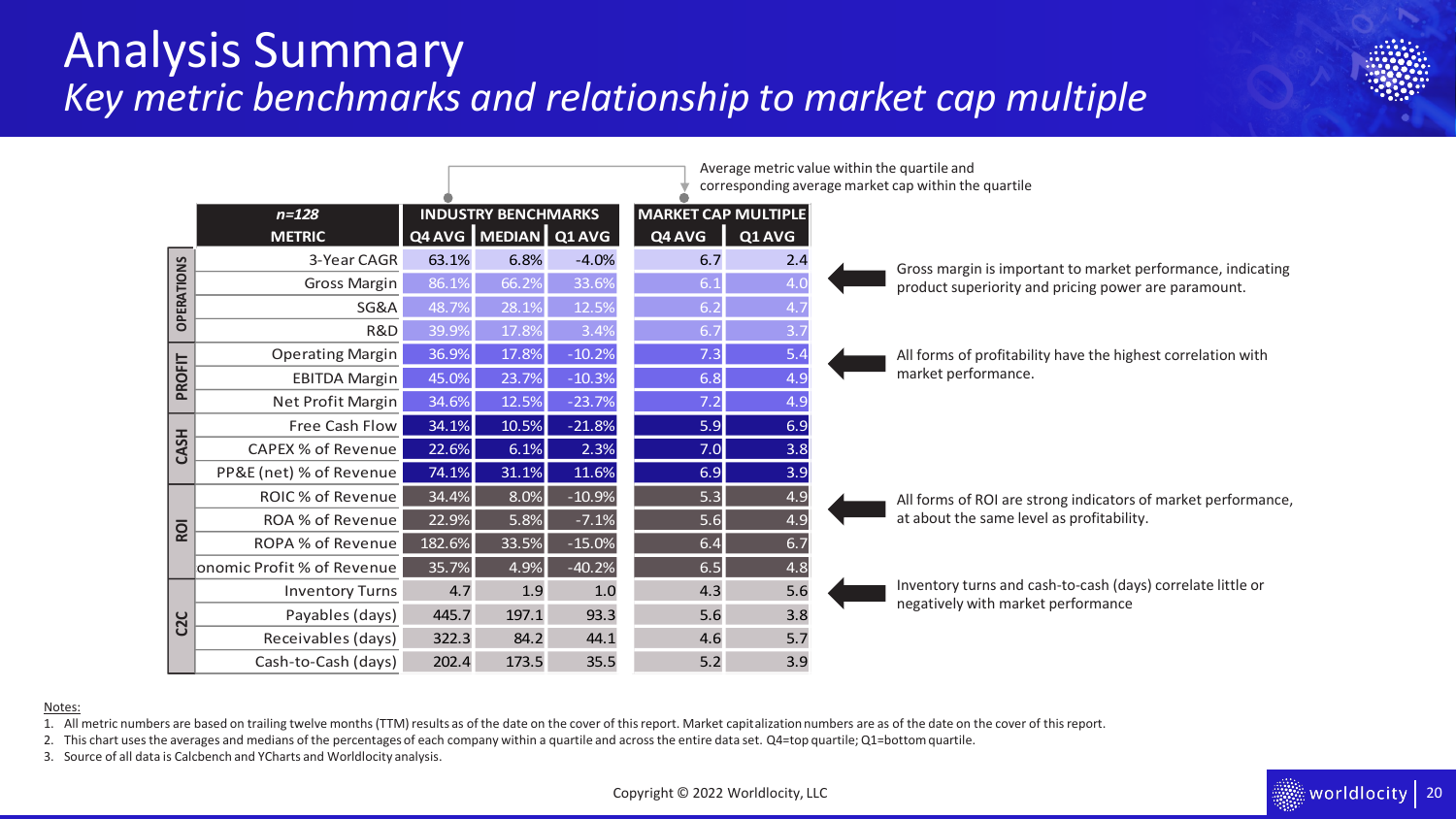### <span id="page-20-0"></span>Analysis Summary *Market cap multiple quartile comparison*



*This chart compares the operating characteristics of each market cap multiple quartile in order to glean insights into what cap leaders do differently. It summarizes the difference between the top and bottom quartiles in order to draw contrasts.* 

|                               | <b>DATA SET</b> | <b>QUARTILE</b> (AVGS WITHIN EACH CAP QUARTILE) | <b>DIFFERENCE</b> |                |          |                               |
|-------------------------------|-----------------|-------------------------------------------------|-------------------|----------------|----------|-------------------------------|
| <b>VARIABLE</b>               | <b>AVG</b>      | <b>TOP (Q4)</b>                                 | Q <sub>3</sub>    | Q <sub>2</sub> |          | <b>BOTTOM (Q1) TOP-BOTTOM</b> |
| <b>Market Cap Multiple</b>    | 4.7             | 11.0                                            | 4.2               | 2.5            | 0.9      | 12.3X                         |
| 1-Year Growth                 | 19.0%           | 44.2%                                           | 14.7%             | 7.8%           | 8.5%     | 35.6 pps                      |
| <b>Gross Margin</b>           | 62.6%           | 69.4%                                           | 68.6%             | 64.6%          | 47.9%    | 21.5 pps                      |
| <b>SG&amp;A</b>               | 29.3%           | 32.9%                                           | 28.6%             | 30.0%          | 25.9%    | 7.0 pps                       |
| R&D                           | 17.1%           | 31.8%                                           | 14.7%             | 14.3%          | 7.7%     | 24.1 pps                      |
| <b>Operating Profit</b>       | 15.4%           | 9.5%                                            | 24.3%             | 16.4%          | 11.5%    | $-2.0$ pps                    |
| <b>Net Profit</b>             | 8.9%            | 5.2%                                            | 19.9%             | 9.8%           | 0.9%     | 4.3 pps                       |
| <b>Inventory Turns</b>        | 2.4             | 2.7                                             | 2.4               | 1.9            | 2.6      | 0.1 Turns                     |
| C <sub>2</sub> C Cycle (days) | 207.6           | 234.8                                           | 177.8             | 227.6          | 189.4    | 45.4 Days                     |
| Net Cash                      | $-1.3%$         | 37.9%                                           | $-2.5%$           | $-3.9%$        | $-36.7%$ | 74.5 pps                      |
| <b>CAPEX</b>                  | 9.3%            | 14.7%                                           | 7.2%              | 7.8%           | 7.3%     | 7.4 pps                       |
| <b>Free Cash Flow</b>         | 8.4%            | 1.1%                                            | 16.5%             | 8.6%           | 7.6%     | $-6.5$ pps                    |
| <b>ROIC</b>                   | 9.9%            | 10.8%                                           | 20.1%             | 6.3%           | 2.1%     | 8.7 pps                       |
| Return on Physical Assets     | 58.8%           | 39.7%                                           | 139.9%            | 32.6%          | 24.8%    | 14.8 pps                      |
| <b>Economic Profit</b>        | 1.5%            | $-3.8%$                                         | 13.4%             | 2.8%           | $-5.9%$  | 2.1 pps                       |

### **NOTES & INSIGHTS**

- Leaders have market cap multiples that are 2.4X<br>average, and 12.3X laggards. average, and 12.3X laggards.
- Leaders have significantly higher gross margins and investments in R&D. This is perhaps a chicken-andegg question: does the higher investment in R&D result in a higher gross margin product, or does the higher gross margin product allow for a higher investment in R&D? It is likely a symbiotic and selfreinforcing relationship.
- Leaders excel in all forms of profitability, cash flow, and return on investment.
- Paradoxically, cap leaders do not lead in inventory turns. Cap laggards are more likely to lead in inventory turns than cap leaders. This is likely because cap leaders are managing their supply chains as profit centers and cap laggards are solely focused on cost.
- All financial numbers are for the trailing twelve months as of the date on the cover of this report. All market cap numbers are as of the date on the cover of this report.

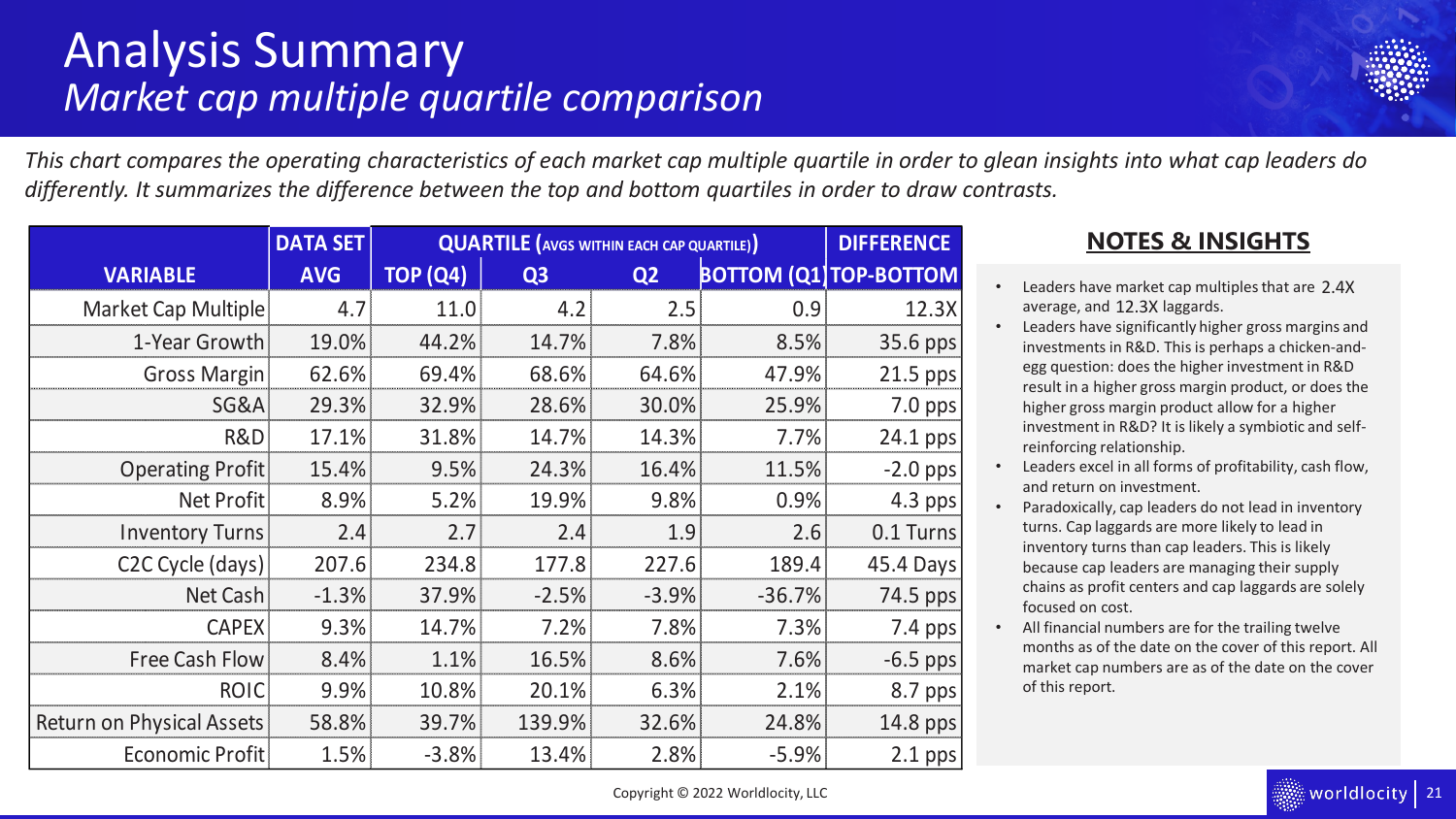# <span id="page-21-0"></span>Appendix

Additional supporting material and notes.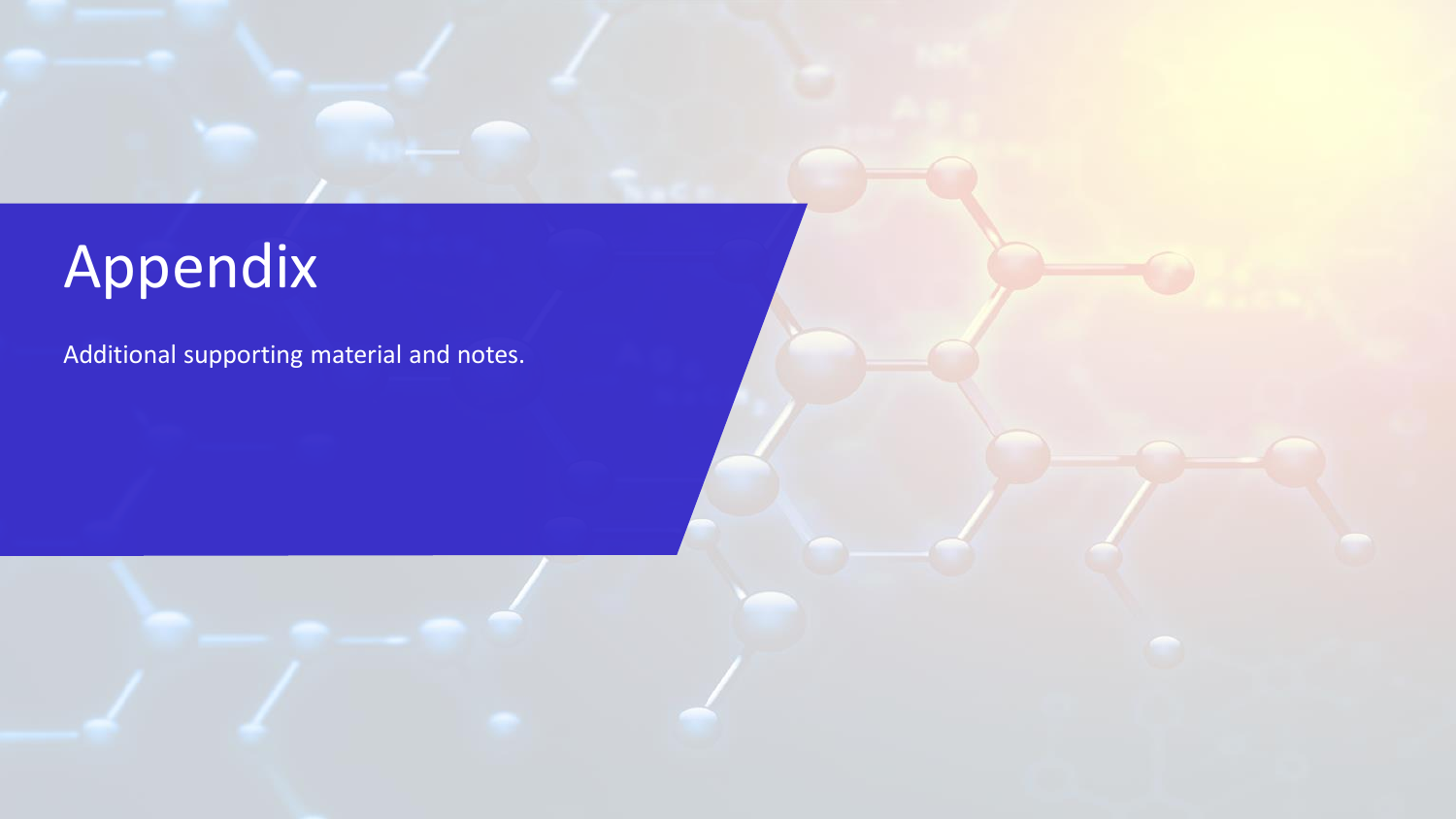## Notes and Definitions

- 1. Primary data sources for the analysis are YCharts and Calcbench.
- 2. Companies included in this analysis are filtered based on available financial, operational, and market cap data. Some significant companies such as Samsung and LG have been excluded because of lack of market capitalization data from the primary data sources.
- 3. Free cash flow = operating cash flow minus CAPEX.
- 4. ROA = return on assets = net income divided by total assets.
- 5. ROIC = return on invested capital = net income divided by (total debt plus equity).
	- 1. Note: the formal definition of ROIC uses NOPAT in the numerator. Furthermore, some companies may employ their own specific definition. The results here will be close to the formal definition, but generally slightly less.
- 6. ROCE = return on capital employed = EBIT divided by capital employed. Capital employed = total assets minus total current liabilities.
- 7. ROPA = return on physical assets = operating profit divided by (PP&E (net) plus inventory).
- 8. Economic profit = net operating profit after taxes (NOPAT) minus weighted average cost of capital (WACC) times capital invested. Capital invested = Equity plus the non-current portion of debt. WACC is industry-specific, as publicly reported by Aswath Damodaran, NYU Stern Business School.
- 9. Inventory turns = COGS (end of period) divided by inventory (end of period).
- 10. C2C = cash-to-cash in days = days in receivables plus days in inventory minus days in payables.
- 11. Unless otherwise noted, all data are based on the most recent fiscal year (MRY) for each company, as reported in the SEC EDGAR database as of the date on the cover of this report.
- 12. Historical data is for fiscal years 2010-2020 for all companies. The number of companies grows for each year in the historical analysis, as more companies became public across the decade.
- 13. In the case of companies formed from mergers, the oldest company is used to designate the resultant company founding year.
- 14. 3-Year CAGR is based on the past four years of annual financial data.
- 15. Market capitalization is based on the stock prices as of the date on the cover of this report for each company. Market cap to revenue ratios are market capitalization divided by trailing twelve months (TTM) revenue through the most recently reported fiscal quarter as of the date on the cover of this report.
- 16. EBITDA is calculated as operating income plus depreciation and amortization.
- 17. Adjusted EBITDA = EBITDA minus stock compensation
- 18. Cash = cash, cash equivalents, and marketable securities.
- 19. Total debt includes short-term debt, the current portion of long-term debt, long-term debt, borrowings under credit facility, capital lease obligations, convertible notes, and deferred rent.
- 20. CAPEX = gross CAPEX, in other words it does not net out the sale of assets.
- 21. Enterprise value (EV) = market cap plus total debt minus cash.
- 22. Most companies allocate depreciation and amortization costs to individual cost buckets, including cost of revenue, SG&A, and R&D. Some subset of companies explicitly show depreciation and amortization costs on the income statement after the other cost buckets. No attempt was made to reallocate these costs for this subset of companies. This has the effect of understating COGS, SG&A, and R&D for those companies.
- 23. Individual company YOY numbers may be distorted due to mergers and acquisitions. No attempt has been made to normalize for mergers, acquisitions, and divestitures.

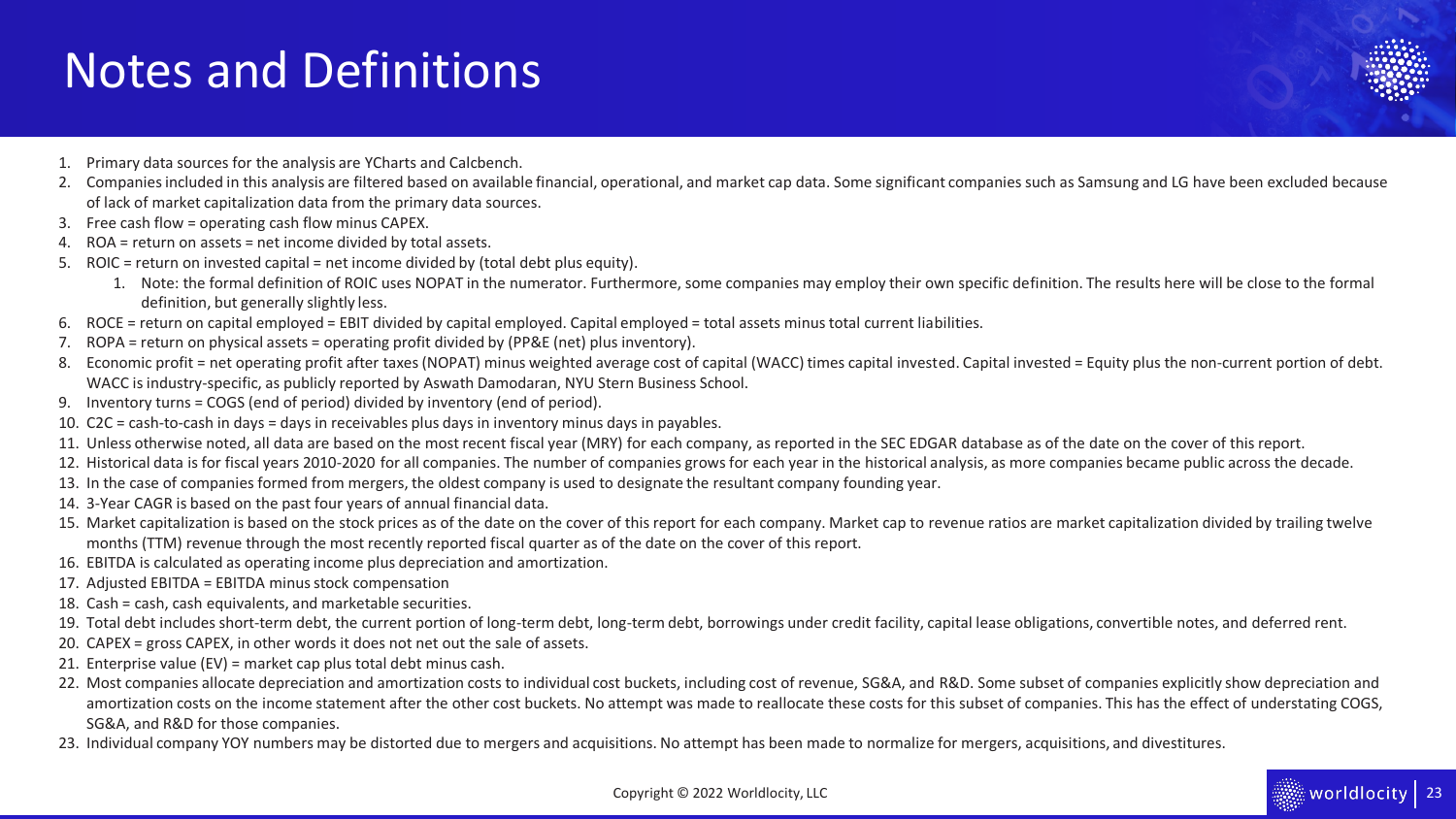## Notes and Definitions



24. Aggregate inventory turns is calculated as follows: sum of all COGS for all companies in an industry divided by sum of all inventories for all companies in an industry. In a certain small number of cases, companies do not have an inventory entry on their balance sheets. In this case, to maintain consistency across calculations, inventory is assumed to be zero for those companies. This is most prevalent in service-oriented industries such as transportation and wholesale distribution, where certain companies own zero inventory. This may have the effect of slightly overstating aggregate inventory turns versus if the calculation were only done for those companies that carry inventory. (Note: in goods-producing industries, companies without COGS or without inventories have been filtered out of the analysis).